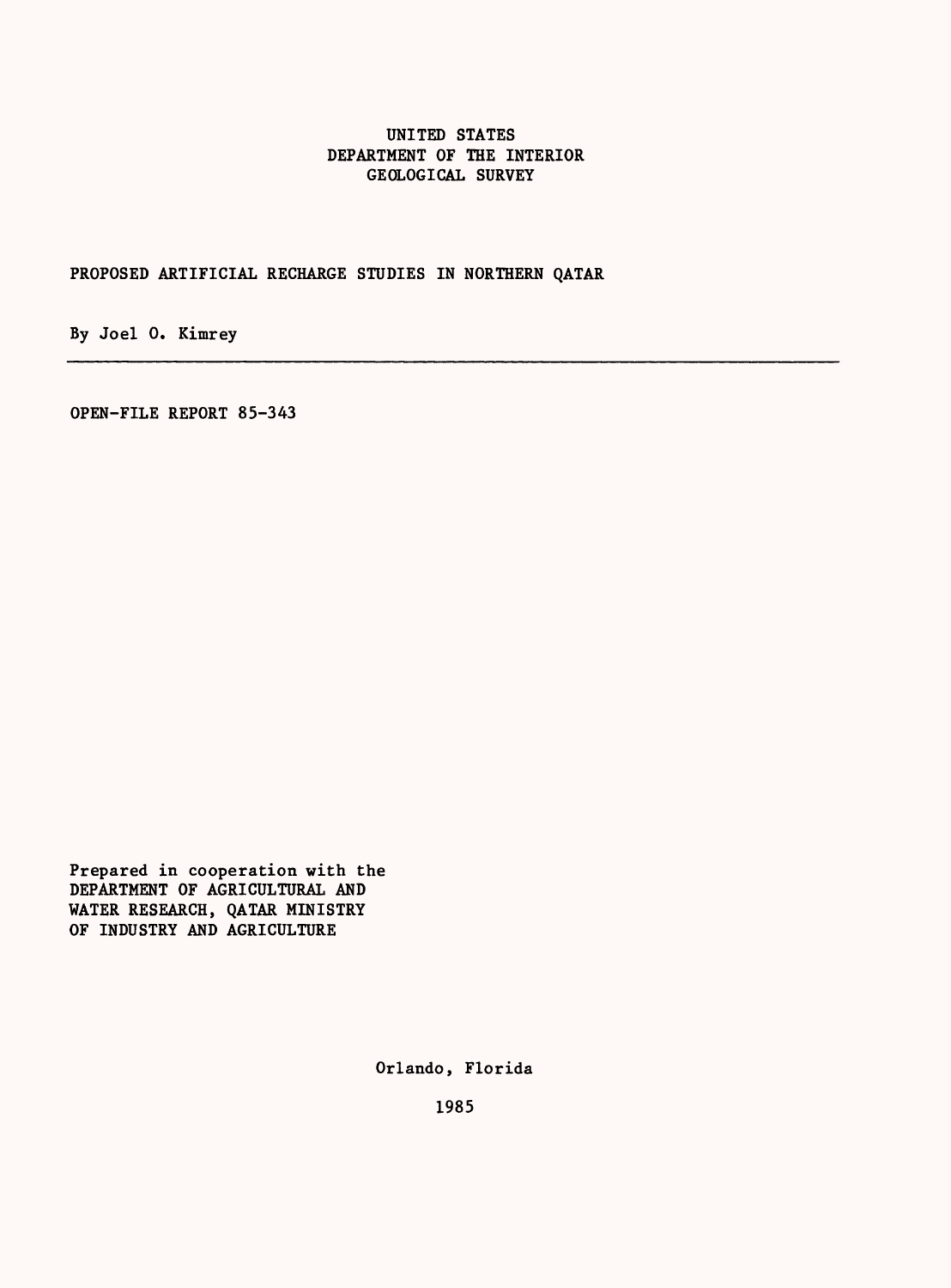### UNITED STATES DEPARTMENT OF THE INTERIOR

DONALD PAUL HODEL, Secretary

GEOLOGICAL SURVEY

Dallas L. Peck, Director

For additional information write to:

Office of International Hydrology U.S. Geological Survey MS 470, National Center Reston, Virginia 22092

Copies of this report can be purchased from:

Open-File Services Section Western Distribution Branch U.S. Geological Survey Box 25425, Federal Center Denver, Colorado 80225 (Telephone: (303)236-7674)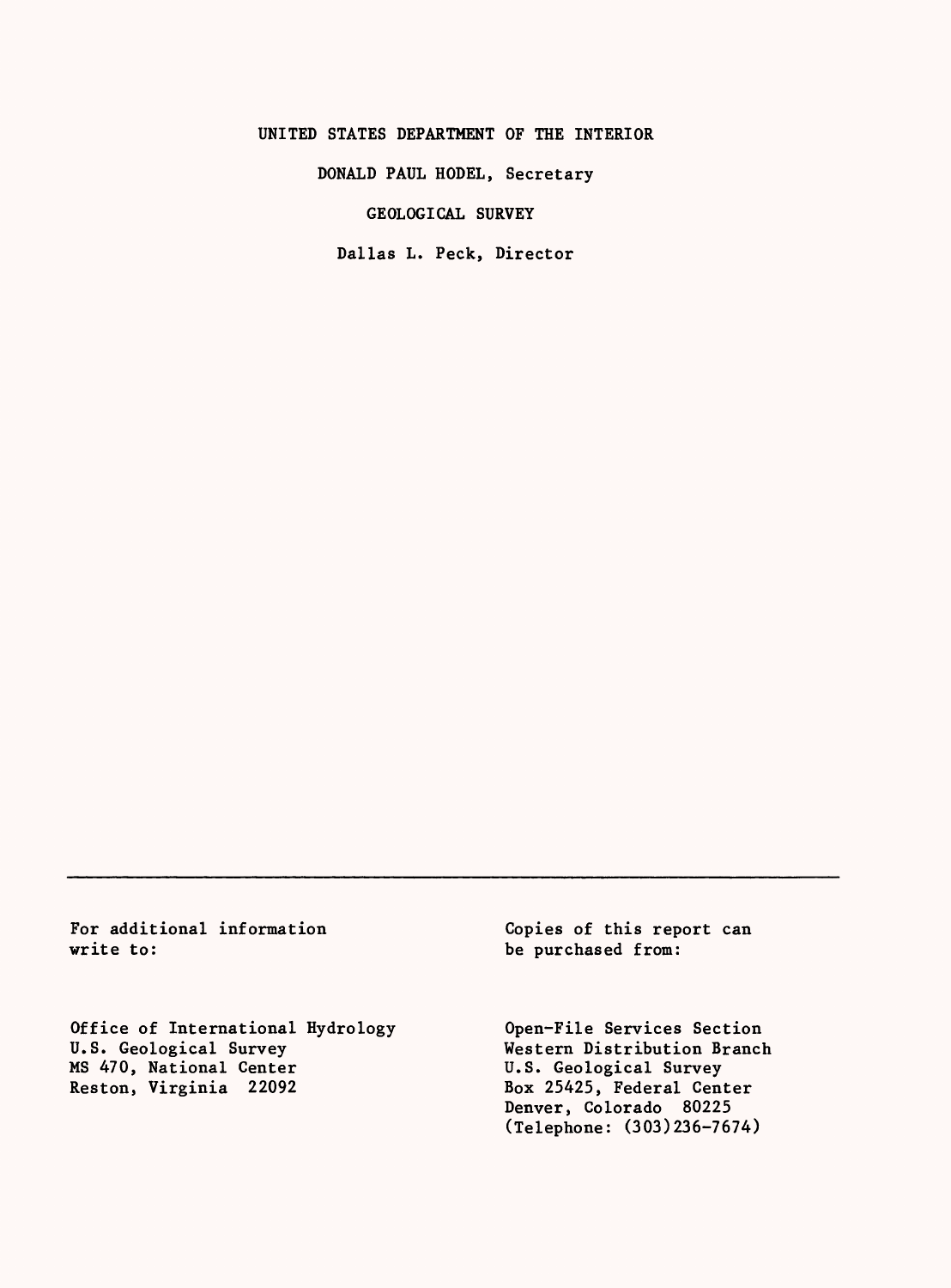# CONTENTS

Page

|                                           | 15 |
|-------------------------------------------|----|
|                                           | 18 |
|                                           | 18 |
|                                           | 22 |
|                                           | 22 |
|                                           | 24 |
|                                           | 25 |
| Work plan for the hydrogeologic appraisal | 25 |
|                                           |    |

# ILLUSTRATIONS

|    | Figures 1-5. Maps showing:                                                                  |   |  |  |
|----|---------------------------------------------------------------------------------------------|---|--|--|
|    | 1. Location of Qatar and delineation of the Northern and<br>Southern Ground Water Provinces | 6 |  |  |
|    |                                                                                             |   |  |  |
|    | 3. Dissolved solids concentrations in ground water,                                         |   |  |  |
|    | 4. Ground-water levels, September 1982 11                                                   |   |  |  |
|    | 5. Dissolved solids concentrations in ground water,                                         |   |  |  |
| 6. | Graph showing pattern of withdrawals from the<br>Government well fields, 1964-80 14         |   |  |  |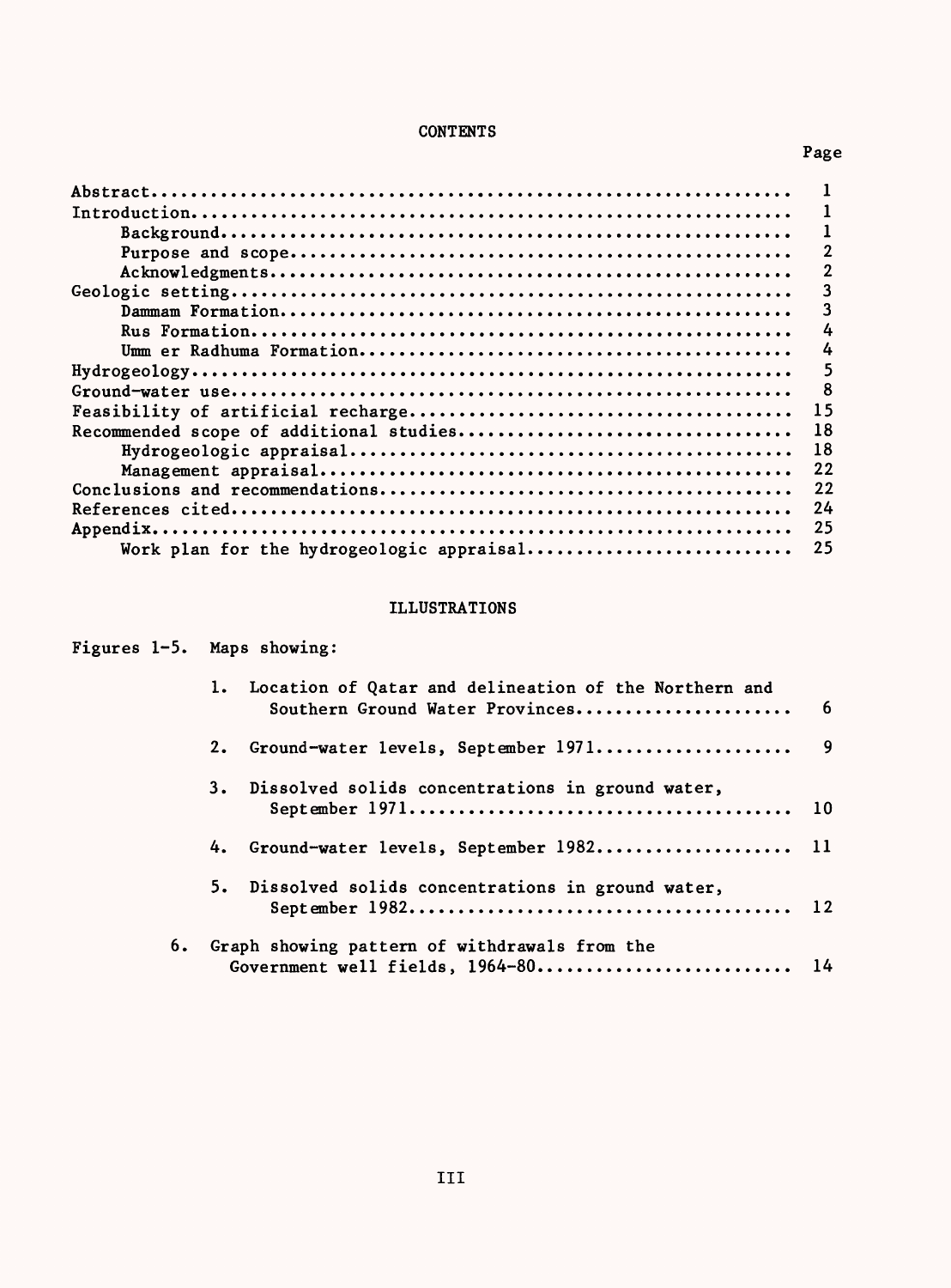#### PROPOSED ARTIFICIAL RECHARGE STUDIES IN NORTHERN QATAR

By Joel 0. Kimrey

# ABSTRACT

The aquifer system in northern Qatar is comprised of a water-table aquifer in the Rus Formation which is separated by an aquitard from a partially confined aquifer in the top of the underlying Umm er Radhuma Formation. These two aquifers, composed of limestone and dolomite of Eocene and Paleocene age, contain a fragile lens of freshwater which is heavily exploited as a source of water for agricultural irrigation. Net withdrawals are greatly in excess of total recharge, and quality of ground water is declining.

Use of desalinated seawater for artificial recharge has been proposed for the area. Artificial recharge, on a large scale, could stabilize the decline in ground-water quality while allowing increased withdrawals for irrigation. The proposal appears technically feasible. Recharge should be by injection to the Umm er Radhuma aquifer, whose average transmissivity is about 2,000 meters squared per day (as compared to an average of about 200 meters squared per day for the Rus aquifer).

Implementation of artificial recharge should be preceded by a hydrogeologic appraisal. These studies should include test drilling, conventional aquifer tests, and recharge-recovery tests at four sites in northern Qatar.

### INTRODUCTION

Fresh ground water is a very limited resource in Qatar (fig. 1), an arid peninsula in the southwest part of the Arabian Gulf. However, expanding agricultural activities, particularly in northern Qatar, are highly dependent upon this limited resource for irrigation.

# Background

In 1971 the Government of Qatar with technical assistance of the FAO (Food and Agricultural Organization of the United Nations), began Phase I of a long-range multiphase program of joint investigations of water resources and agricultural development. During Phase II of this joint investigation, technical consulting advice on artificial recharge was requested through the USAID (Agency for International Development) and received from the U.S. Geological Survey (Vecchioli, 1976). Phase II, completed in 1977, was followed by a third phase known as the Water Resources and Agricultural Development Project. Data collected during Phase III allowed a more refined and complex concept of the aquifer system in northern Qatar. Final results of Phase III related to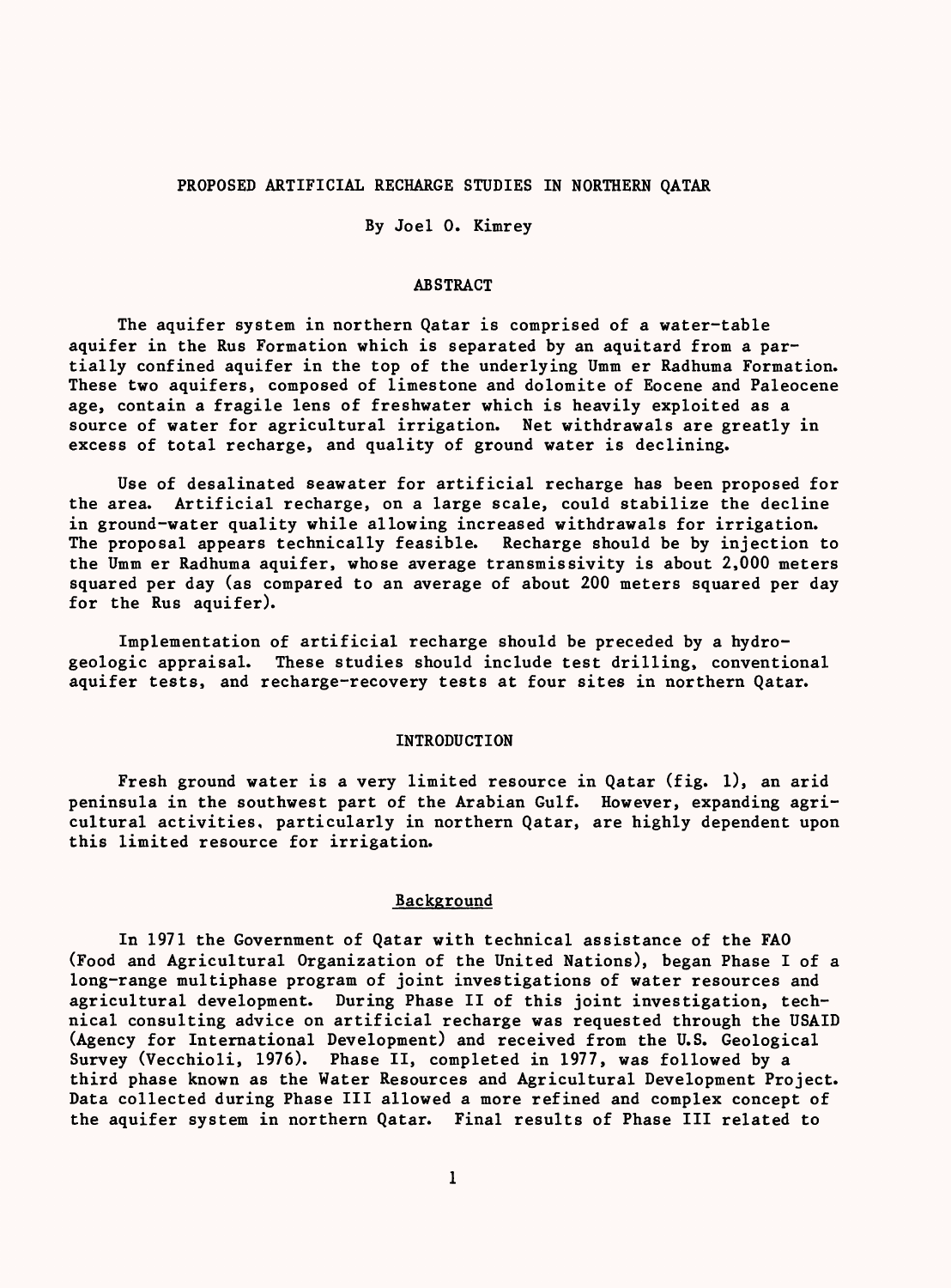hydrology were published as The Water Resources of Qatar and Their Development: Volumes I-III, Eccleston, Pike, and Harhash, 1981. In 1984, during implementation of the joint investigation's Phase III recommendations, the Government of Qatar again requested services of a hydrogeologist for advice in the area of artificial recharge.

#### Purpose and Scope

Both the 1976 and 1984 requests for technical advice were related to artifical recharge of aquifers in northern Qatar by injection of desalinated seawater. Specifically, the 1984 request was for assistance in developing plans for an investigation of (a) methodology for injection of the desalinated water, and (b) the optimal amounts of water that might be recharged in this manner. Subsequently, the author spent November 18 to December 16, 1984, at Doha, Qatar, gathering and assimilating information and assisting in preparation of long-range plans for augmentation of ground-water resources by means of artificial recharge. Most of this time was spent in review of existing technical reports and data related to hydrogeologic conditions, and in discussion and field reconnaissance with personnel of the Department of Agricultural and Water Research, Ministry of Industry and Agriculture, State of Qatar.

The purpose of this report is to present the author's recommendations for hydrogeologic aspects of artificial recharge experiments in northern Qatar; the Appendix contains a work plan for conducting the proposed hydrogeological appraisal. The necessary background material on hydrologic conditions in Qatar is largely from previous reports and from data files made available to the author.

#### Acknowledgments

The author wishes to thank Mr. Muhammad Al-Faihani, Director, Department of Agricultural and Water Research, Ministry of Industry and Agriculture for generously providing office space, logistic support, and the full assistance of his staff. Thanks are due to numerous members of the Hydrology Section, Department of Agriculture and Water Research, for their gracious and excellent assistance and support of the author's activities in both the office and field. Finally, especial appreciation is expressed to Mr. Ibrahim Harhash, Groundwater Specialist. Hydrology Section for his invaluable technical assistance and numerous kindnesses.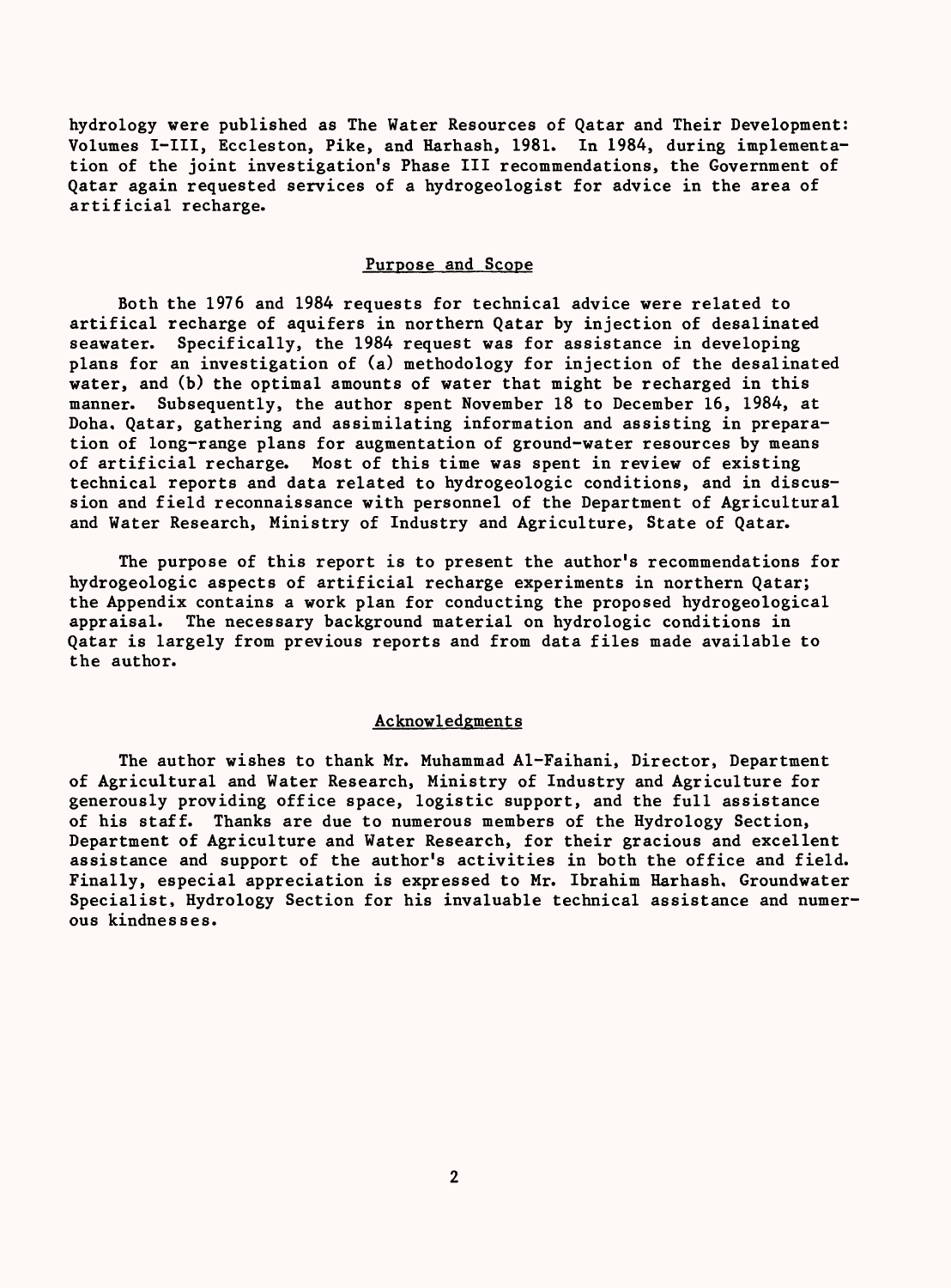#### GEOLOGIC SETTING

Qatar occupies an arid peninsula of some  $11{,}600$  km $^2$  which extends northward into the Arabian Gulf from the main land mass of Arabia. The peninsula is about 180 km along its north-south axis, and the east-west width at its widest point is about 85 km. The surface of the peninsula is of low to moderate relief with The surface of the peninsula is of low to moderate relief with the highest altitudes of about 100 m occurring in southern Qatar where mesa-type hills and large barchan sand dunes represent the maximum relief on an otherwise flat and eroded land surface.

The Qatar peninsula is an integral part of the Arabian peninsula and the geology of Qatar follows the detailed and well-defined stratigraphy of Saudi Arabia as presented by Powers and others (1966) (in Eccleston and others, 1981). The Qatar peninsula is underlain by a series of gently dipping to flat-lying sediments that were deposited on gradually subsiding basement rocks. The major structure of the peninsula is a broad north-south trending anticlinal arch with gentle crest and steeper marginal dips; this arch plunges to the north and south from a broad domal apex near the center of Qatar. Geologic structure along the west coast is complicated by the more tightly folded Dukhan anticline and adjacent syncline whose axes trend north-northwest to north.

Deposits of Pliocene, Miocene, and Eocene age crop out over the peninsula and are overlain locally by Quaternary deposits. The oldest strata exposed are the limestones of the Rus Formation of early Eocene age, but the most widespread outcrops are the dolomites and crystalline chalky limestones in the upper part of the overlying Dammam Formation of middle Eocene age. The Umm er Radhuma Formation of Paleocene age, directly underlies the Rus Formation throughout Qatar, but is not exposed at the surface. Mesozoic rocks have been identified during exploratory oil drilling by stratigraphic correlation with geological units in Saudi Arabia (Eccleston and Harhash, 1982).

The occurrence of fresh ground water in Qatar is restricted to the rocks of Eocene and Paleocene age, which are described below in descending order.

# Dammam Formation

This formation crops out over most of the Qatar peninsula. Five members are recognized with general lithologies described below in descending order:

The Abarug Member, composed of dolomitic limestone and marl; the Simsina Member, composed of chalky limestones, some chert and clay; the Dukhan Alveodina Limestone Member, composed of massive whitish limestone with abundant fossils and variable clay content; the Midra Shale Member, composed of yellow-brown to greenish attapulgite shale; and the Fhaihil Velates Limestone Member, composed of whitish, compact, crystalline fossiliferous limestone. Total thickness of the Damman Formation is about 50 m. The upper part tends to be well-fractured and contains vugs and solution cavities.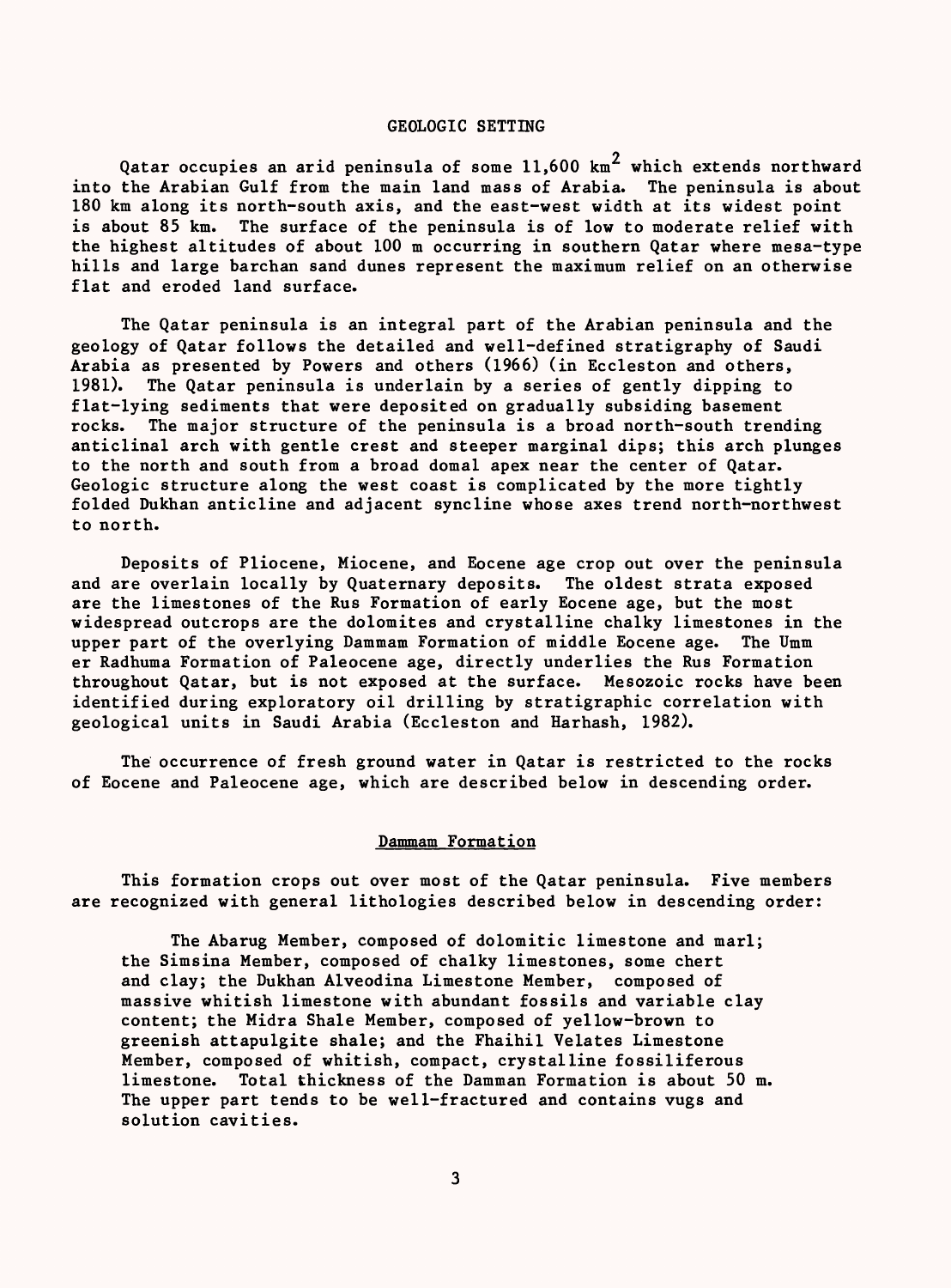#### Rus Formation

The Rus Formation conformably underlies the Dammam Formation throughout Qatar, but crops out only in relatively small areas that are northwest of Doha, and on the Dukhan anticline in western Qatar.

The lithology of the Rus Formation consists of white to brown, chalky, dolomitic limestones; marls, clays, and shales; and gypsum and anhydrites. The beds of dolomitic limestone and evaporite tend to be massive, and the clayey beds tend to be thin and occur as intercalations. The occurrence of thick gypsum beds is mainly confined to southern Qatar, where they may comprise more than half the total thickness of the formation. In northern Qatar these evaporite beds are generally absent and the Rus is predominately composed of carbonate facies.

Thickness of the Rus ranges from less than 30 to more than 90 m. The greatest variations in thickness tend to occur in the area of the structural high in central Qatar. The formation contains abundant fractures, vugs, and solution channels, particularly in northern Qatar where the carbonate facies predominate.

#### Umm er Radhuma Formation

The Umm er Radhuma Formation conformably underlies the Rus Formation. Their contact is marked by an abrupt lithological change from the cream or nearly white chalky limestone of the Rus Formation above to the gray brown, dolomitic limestone of the Umm er Radhuma Formation below. The Umm er Radhuma Formation consists mainly of a thick sequence of white to gray to brownish vesicular dolomites, dolomitic limestones, and limestones. Some siliceous zones occur in form of chert and silicified limestone or dolomite. Argillaceous and gypsiferous material is believed to occur only to a minor extent and near the base of the formation in Qatar. Thickness of the Umm er Radhuma is considered more than 300 m over most of Qatar; data available for three water-exploratory boreholes indicate thickness to range from 270 to 330 m. The formation is well fractured and contains numerous solution cavities.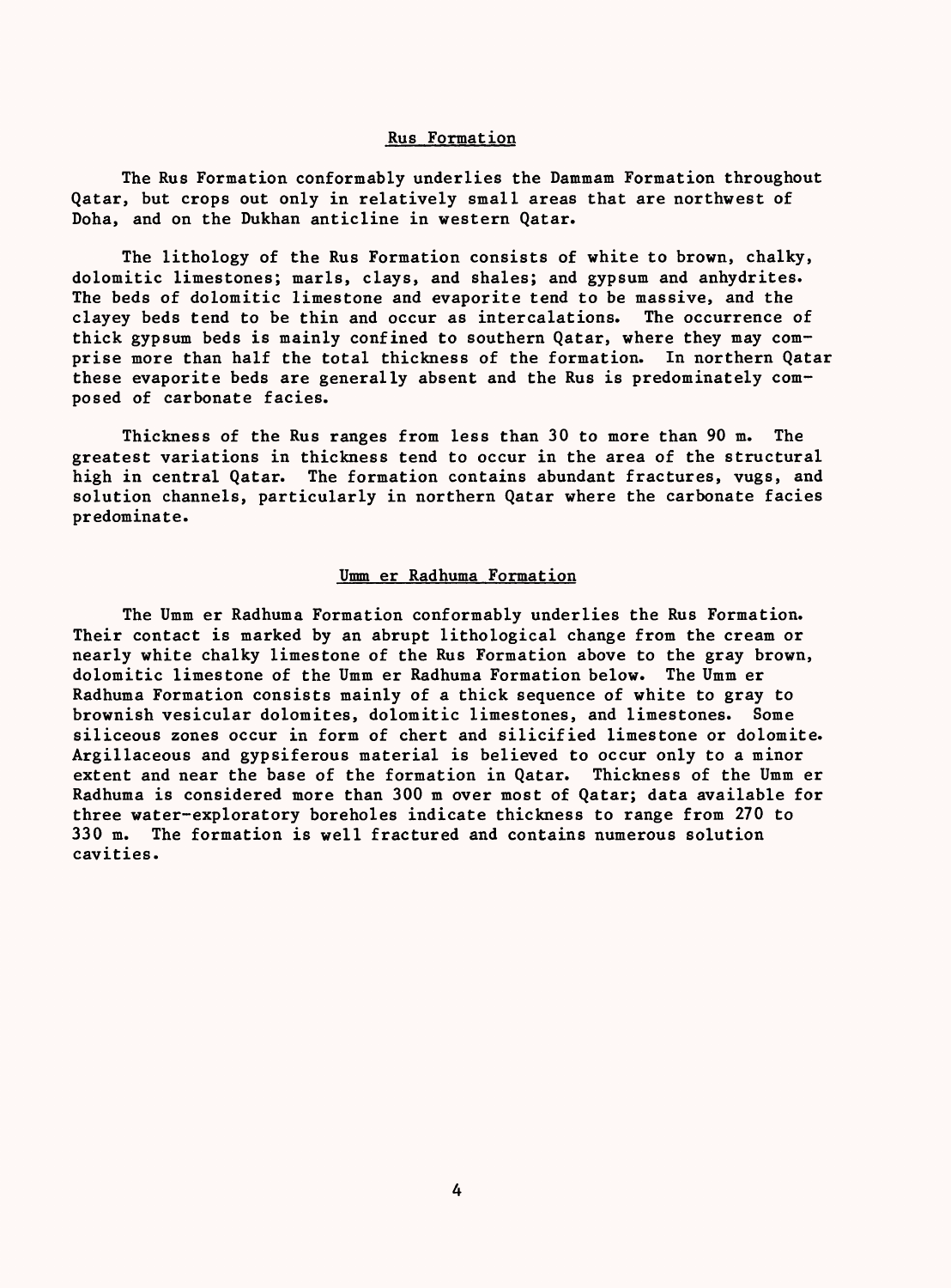#### HYDROGEOLOGY

Rainfall over Qatar is the primary source of available freshwater. "Total average rainfall over Qatar may vary from 10 to over 200 mm in any one year but falls from individual storm events sometimes as high as 180 mm in 4-5 days (1966) have occurred. The model average annual rainfall would appear to be of the order of 75 mm in northern Qatar and slightly less in southern Qatar" (Eccleston and others, 1981, p. 5/18).

Recharge from local rainfall is the sole replenishment to the natural freshwater resource. Most recharge results from infiltration of runoff that collects in surface depressions, commonly from rainfall events of more than 10 mm.

Eccleston and others (1981, p. 10/22-10/30) describe ground water in Qatar as occurring in three aquifers: the Alat (Abarug Member in this report) aquifer; the Rus aquifer; and the Umm er Radhuma aquifer. The water table occurs in either the Dammam or Rus Formations over most of Qatar. Occurrence in the Dammam, however, is generally confined to the lower-lying coastal areas.

The Alat aquifer occurs only in southwest Qatar, and contains brackish water that is probably recharged to the west in the outcrop area of the Dammam Formation in Saudi Arabia. The Alat aquifer is not discussed further in this report.

The Rus aquifer and the Umm er Radhuma aquifer comprise a two-layer system that contains all of the fresh ground water available in Qatar. The aquifers occur in vertically adjacent geologic formations, but are hydraulically separated by intervening less permeable materials. The deeper Umm er Radhuma aquifer contains highly saline water at some depth throughout Qatar, salinity generally being lower in the top of the aquifer and increasing with depth.

Eccleston and others (1981) have divided the areal extent of this twolayer aquifer system into two broad hydrogeologic areas, the Northern and Southern Ground Water Provinces, as shown in figure 1. This concept of separate ground-water provinces is very important to understanding the mode of occurrence and quality of ground water throughout Qatar.

The Southern Ground Water Province, geologically, is characterized by the persistence of relatively thick evaporite beds in the Rus Formation (the "depositional sulphate facies" of Eccleston and others (1981) as noted on fig. 1). These relatively impermeable, though highly soluble, sulphate beds have persisted, in part, because of the presence of the Midra Shale Member in the overlying Dammam Formation. This overlying shale has retarded downward migration of recharge water and thus retarded dissolution of the evaporite beds in the Rus Formation to a large extent. The end result is that evaporite beds are still intact and dense, and the Rus Formation is unsaturated with ground water over some large areas. The overall permeability of the Rus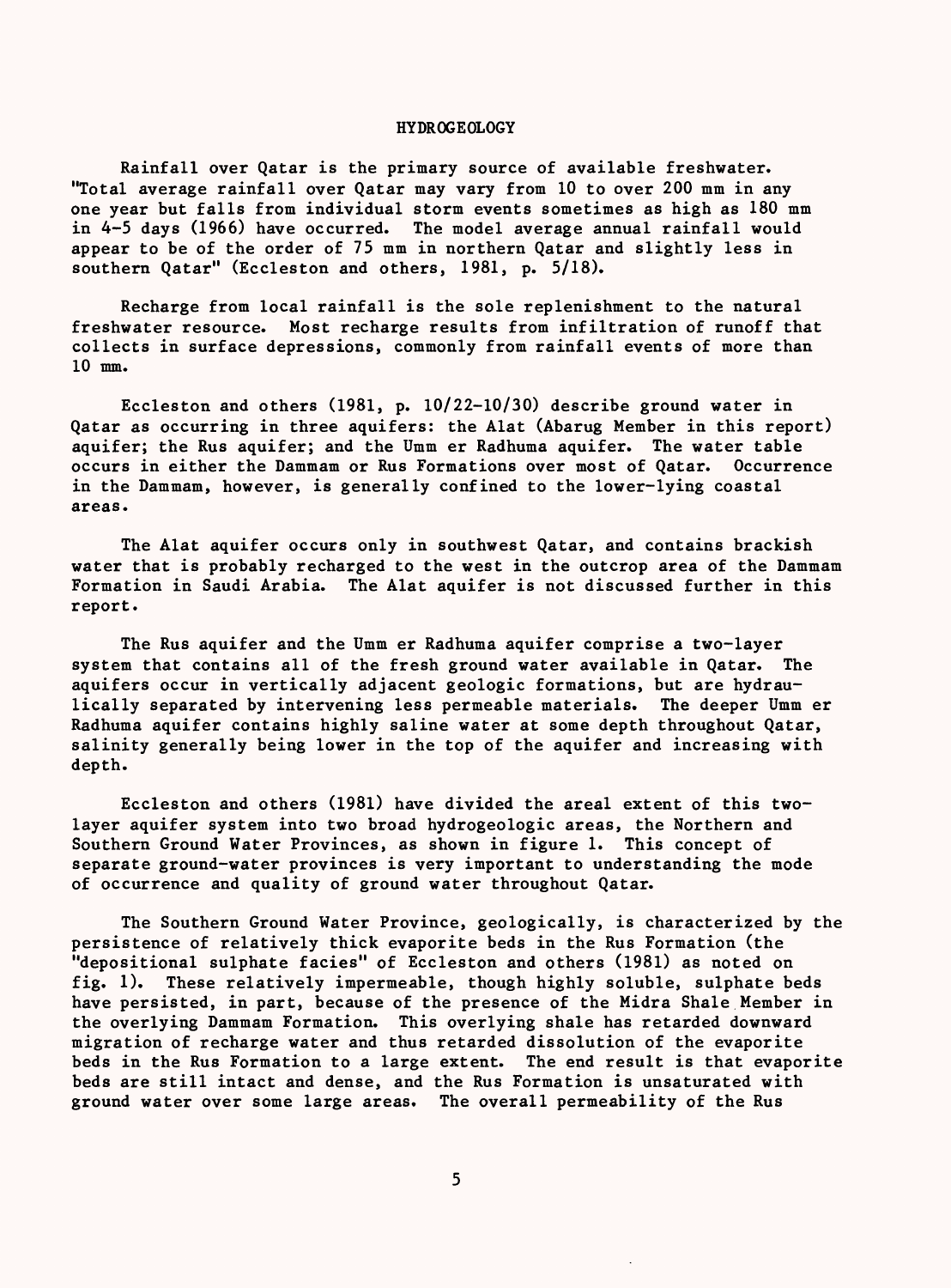

Figure 1.--Location of Qatar and delineation of the Northern and Southern Ground Water Provinces (from Eccleston and Harhash, 1982).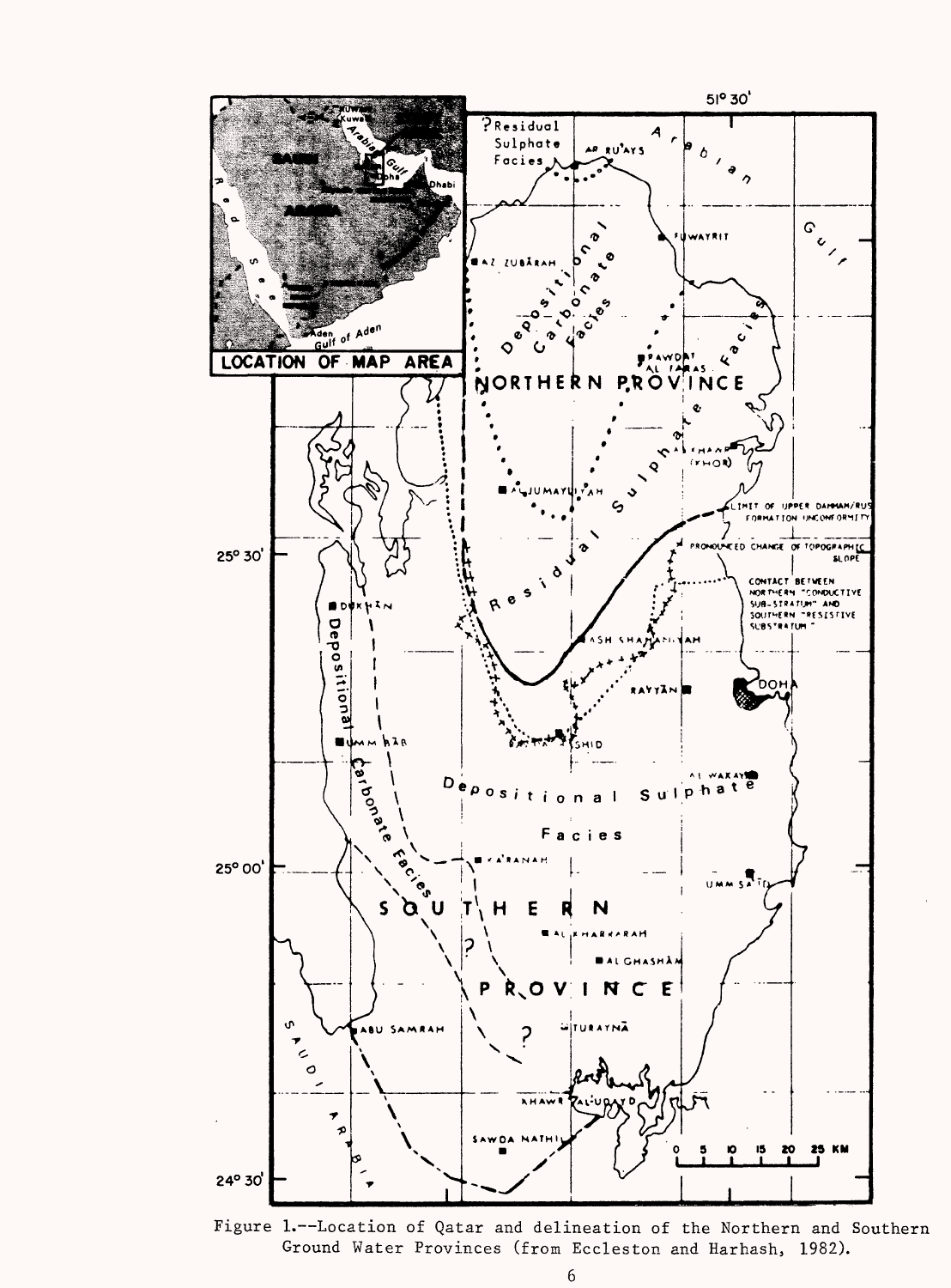Formation is thus low in the Southern Ground Water Province. Where percolating meteoric waters have been able to penetrate to the Rus, some dissolution of the evaporite beds has occurred; this results in saturation of the Rus Formation in those areas, and the ground water is calcium sulphate in type. The land surface depressions that form as a result of subsurface dissolution tend to be relatively steep sided and up to 20 m in depth. Any hydraulic connection between the Rus and the underlying Umm er Radhuma aquifer is probably restricted to these areas where the land surface is depressed and the Rus Formation is saturated with ground water. Even there, it is likely poor because of the general lack of ground-water circulation in the Southern Province.

In summary, the Southern Ground Water Province is characterized by low transmissivity and the discontinuity of saturated zones in the Rus Formation; calcium sulphate type ground water; and lack of areal hydraulic connection between the Rus and the Umm er Radhuma aquifers.

The Northern Ground Water Province (fig. 1) is characterized, geologically, by the predominance of carbonate facies in the Rus Formation, with only trace or residual amounts of interbedded gypsum. "The virtual absence of gypsum is considered to be the result of non-deposition over the broad structural high at the northern end of the Qatar pericline and, also, its removal by dissolution in circulating ground water derived from recent recharge which has permitted an enhanced access to gypsum beds aided by the significant absence of lower Dammam shales in the centre of the peninsula," (Eccleston and others, 1981, p. 2/2). Note that both areas where evaporites were not deposited (the "depositional carbonate facies") and areas where they were deposited, but later removed by dissolution (the "residual sulphate facies") are included in this definition of the Northern Ground Water Province and shown in figure 1. In either case there has been, and continues to be, relatively vigorous recharge of meteoric waters and circulation of ground water in the Rus Formation. This circulation of ground water has resulted in enhanced permeability of the Rus in northern Qatar. Extensive dissolution and subsequent adjustment of land surface has produced a terrane of contrast to that of the Southern Ground Water Province. According to Eccleston and others (1981, p. 2/2) "In northern Qatar the landscape is made up of an almost contiguous series of depressions with small interval catchments ranging in area from  $0.25$  to  $45 \text{ km}^2$  with irregular bodies of colluvial calcareous soils accumulated in the lower part or along major drainage courses. In general, the landscape is a deflated and subdued one where the watershed between depressions may sometimes be imperceptible. In southern, central, and western Qatar, however, the landscape is entirely different being dominated by low hills formed by outliers of the Neogene formations, barchan sand dunes and extensive areas of flat eroded limestone peneplain. Wherever depressions resulting from subsurface solution occur, however, these are invariably isolated, well defined, and with a crater-like appearance with the floor sometimes as much as 20 m below the general peneplain surface." Calcium-bicarbonate type ground water occurs in the Rus aquifer and in the top of the Umm er Radhuma aquifer in the Northern Ground Water Province. Occurrence of this relatively fresh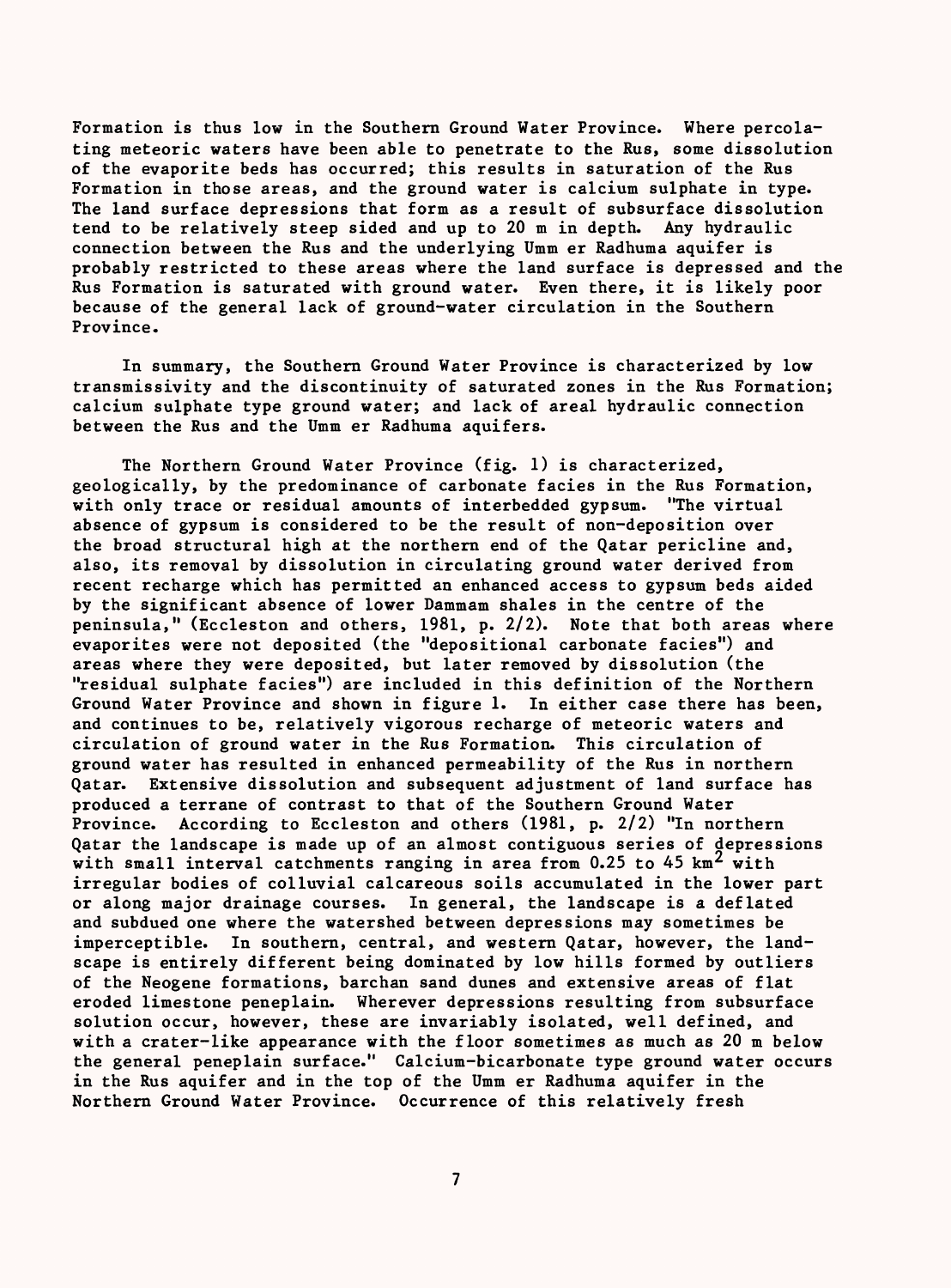water as a lens in the upper part of the Umm er Radhuma aquifer indicates recharge from the Rus aquifer and thus an areal hydraulic connection between the two aquifers in the Northern Ground Water Province.

Figures 2 and 3 show, respectively, ground-water levels and dissolved solids concentrations in ground water throughout Qatar in September 1971. Data for that period, when aquifer stresses were less than at present, are presented to illustrate influence of the different hydrogeologic conditions of the Northern and Southern Ground Water Provinces on occurrence of ground water. Most wells for which data are shown in south Qatar penetrate only the Rus aquifer; many wells in the Northern Ground Water Province are open to both the Rus aquifer and the underlying Umm er Radhuma aquifer. The higher water levels and head gradients in south Qatar (fig. 2) are a reflection of the lower transmissivity of the Rus aquifer. The conditions of low recharge and poor ground-water circulation are reflected in the generally poor quality of ground water in south Qatar (fig. 3). By contrast the lower water levels and head gradients, and better quality of water in north Qatar are indicative of higher transmissivities, recharge and ground-water circulation in the Northern Ground Water Province.

Note, in figure 2, the extensive area in west central Qatar where groundwater levels are below sea level. This is a topographically low area, just east of the Dukhan anticline, that is associated with the very large inland sabkha (salt flats) area of Zgain al Dahth. "This approximately 100  $km^2$  of salt flats at or just below sea level is believed to be an important area for the natural discharge of ground water by evaporation." (Eccleston and others, 1981, p. 10/12). "An important embayment in the contour pattern stretches from the vegetive area of the sabkha near Dukhan eastward toward Umm al Marwaqi and, to a less marked degree, on to the south of Doha. This feature is considered to be a result of the enhancement of permeability in the Rus Formation in the area of active anhydrite solution in the border zone between the Northern and Southern Groundwater Provinces in the stage prior to the overall collapse which leads to the deflated landscape typical of the Northern Groundwater Province" (Eccleston and others, 1981, p. 10/14).

Figures 4 and 5, respectively, show ground-water levels and dissolved solids concentrations in ground water throughout Qatar in September 1982. These are included, for comparative purposes, to show some effects of increased aquifer stresses over the period between the 1971 and 1982 data. Note, for example, that the areas in northern Qatar that are enclosed by the 3 m water-level contour and the 1,000 mg/L dissolved solids concentrations contour are smaller for the 1982 data than for the 1971 data.

#### GROUND-WATER USE

Prior to the early 1960's all municipal water supplies in Qatar were from ground water. Small supplies were from local wells but the city of Doha was supplied by pipeline from a number of well fields in east-central Qatar (Eccleston and others, 1981, p. 12/1). These Government well fields are in the south-central part of the Northern Ground Water Province and withdraw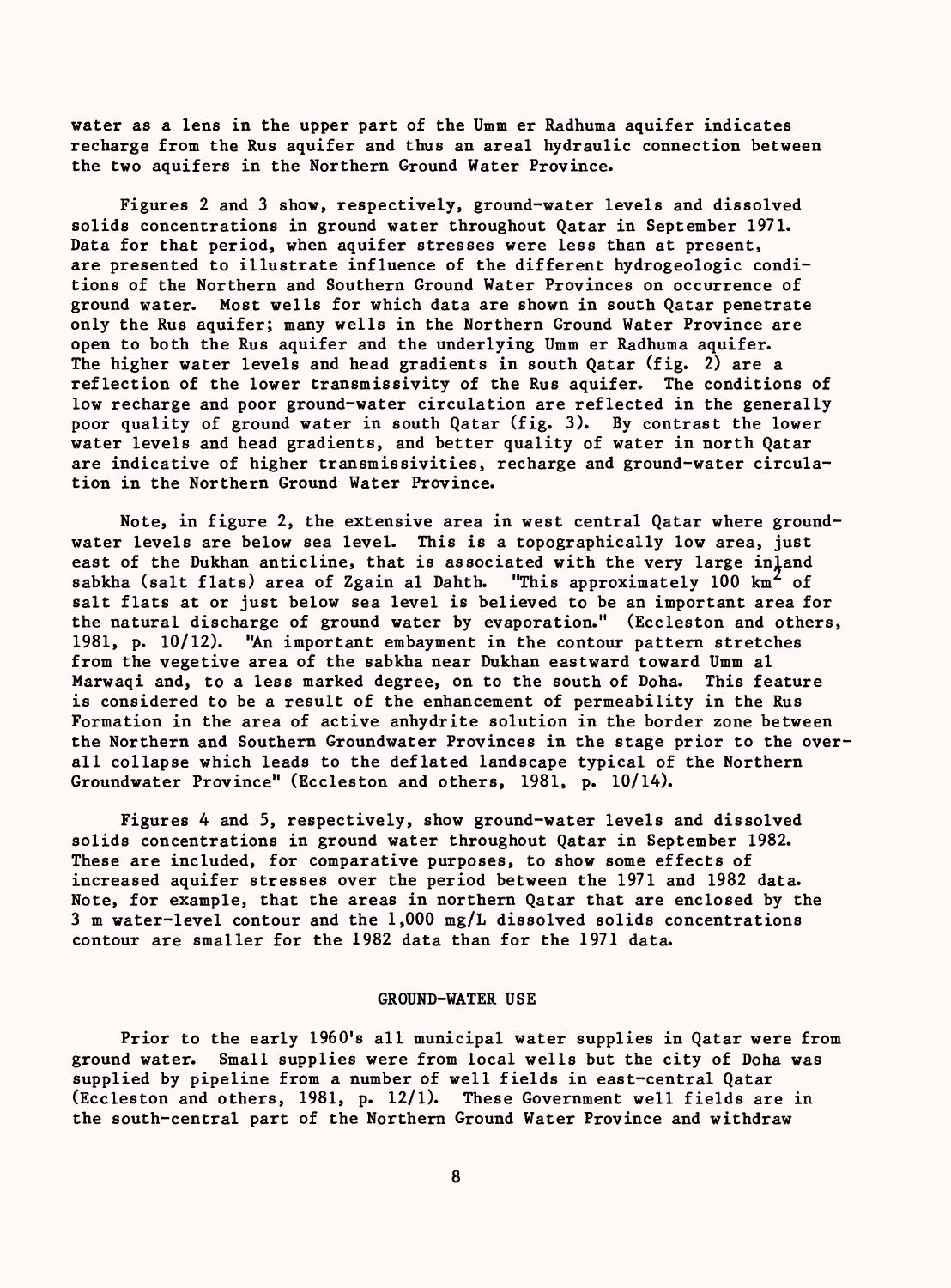

Figure 2.--Ground-water levels, September 1971 (from Harhash, 1984).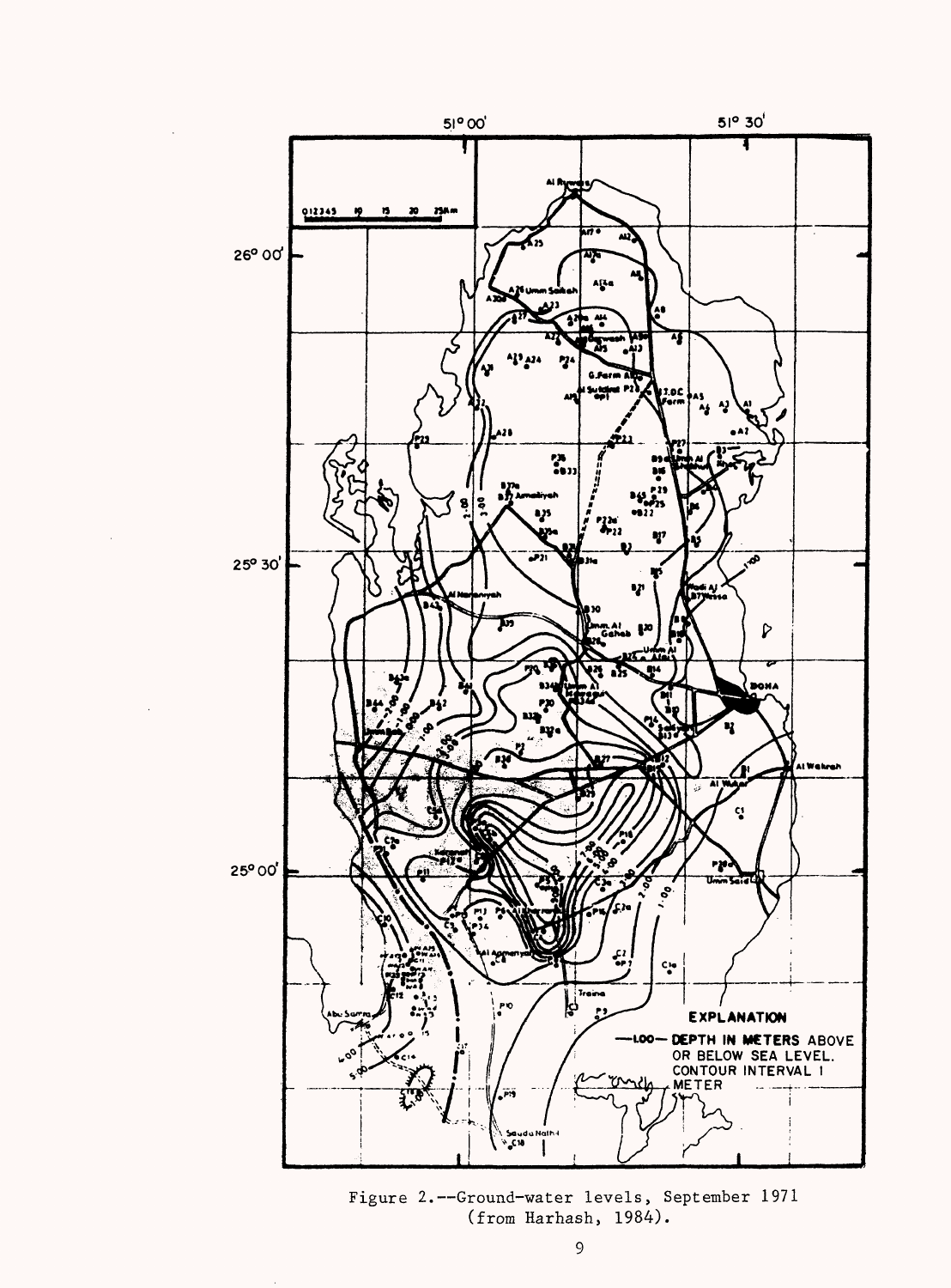

Figure 3.--Dissolved solids concentrations in ground water, September 1971 (from Harhash, 1984).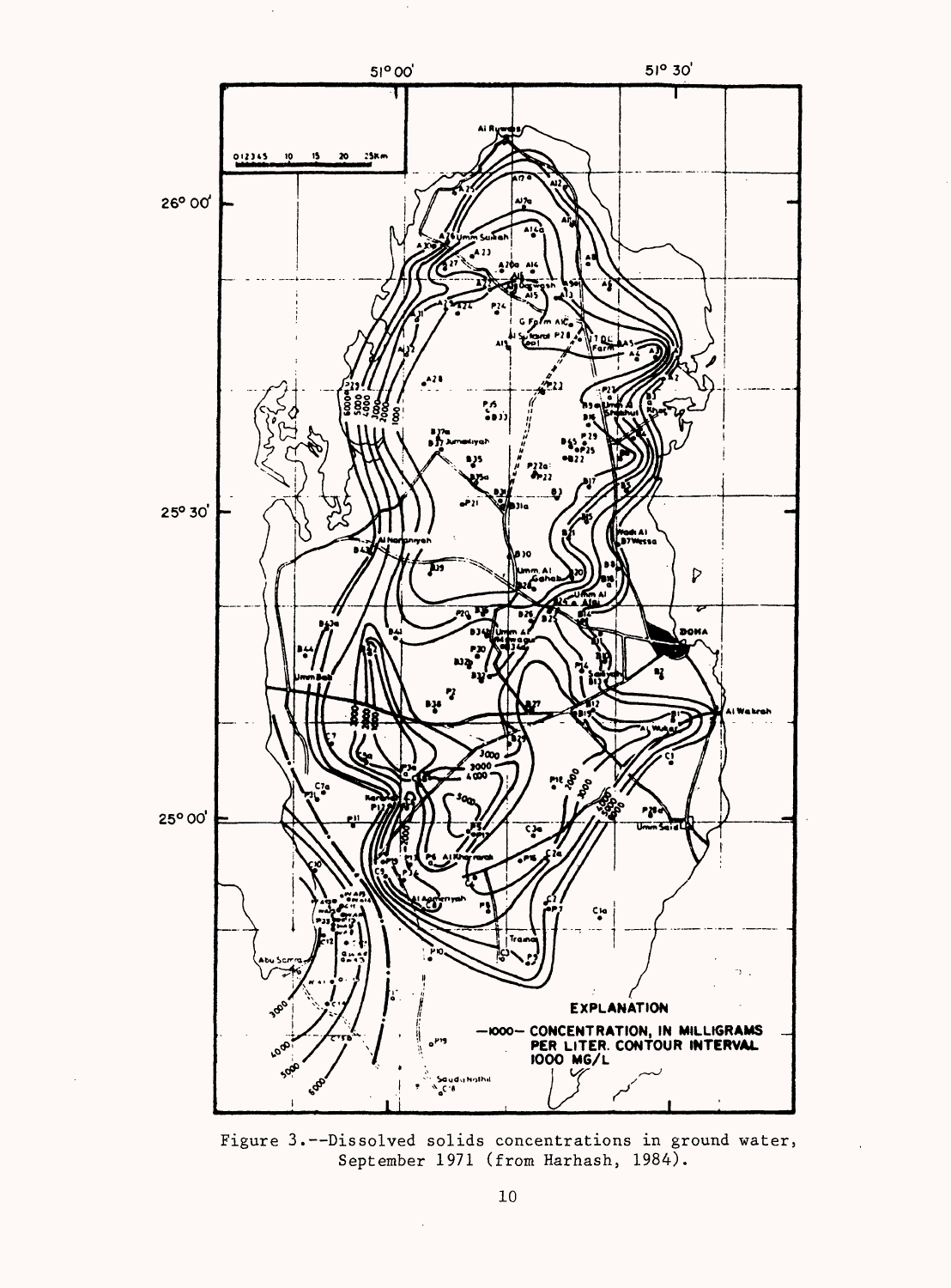

Figure 4.--Ground-water levels, September 1982 (from Harhash, 1984).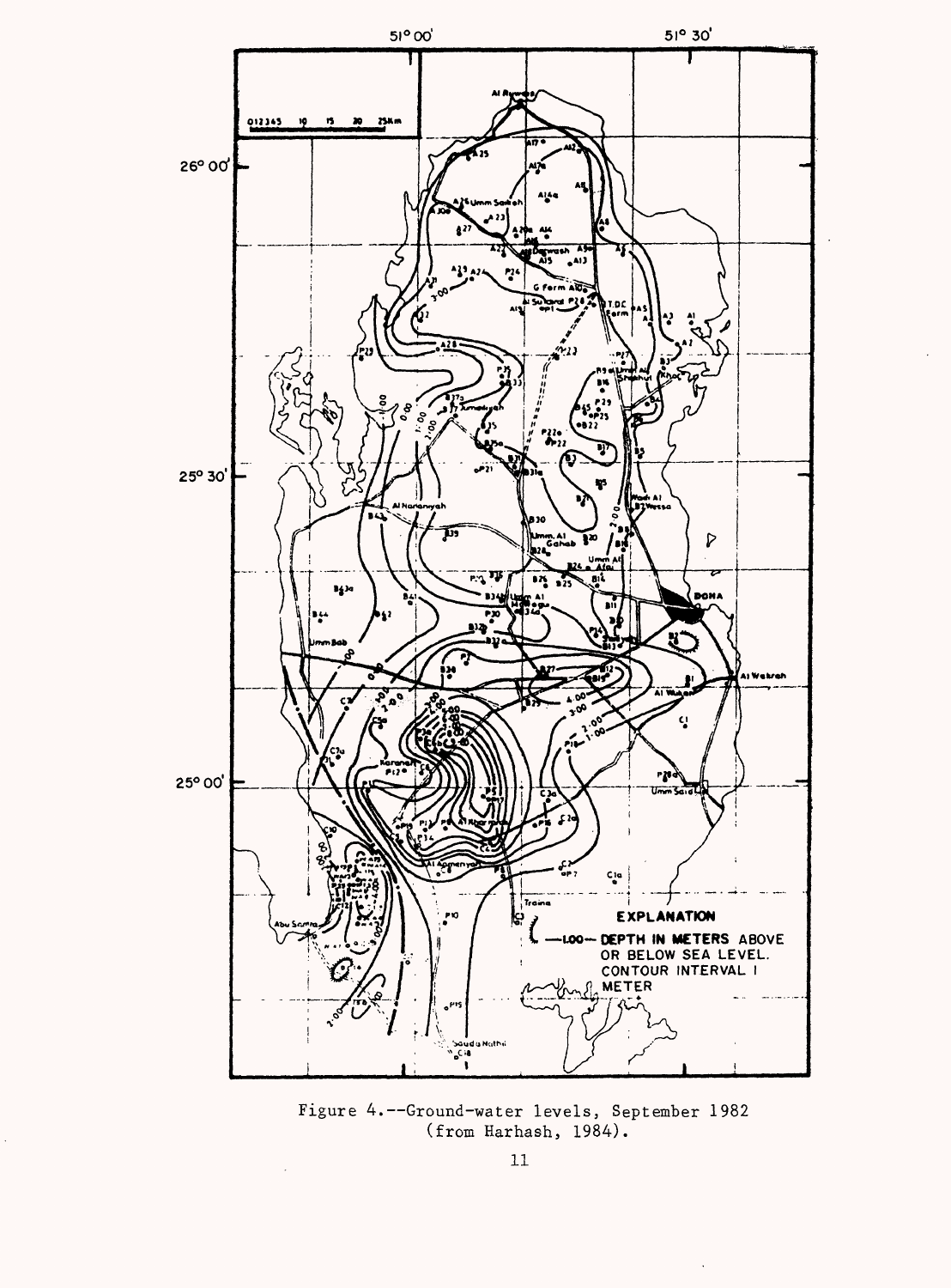

Figure 5.--Dissolved solids concentrations in ground water, September 1982 (from Harhash, 1984).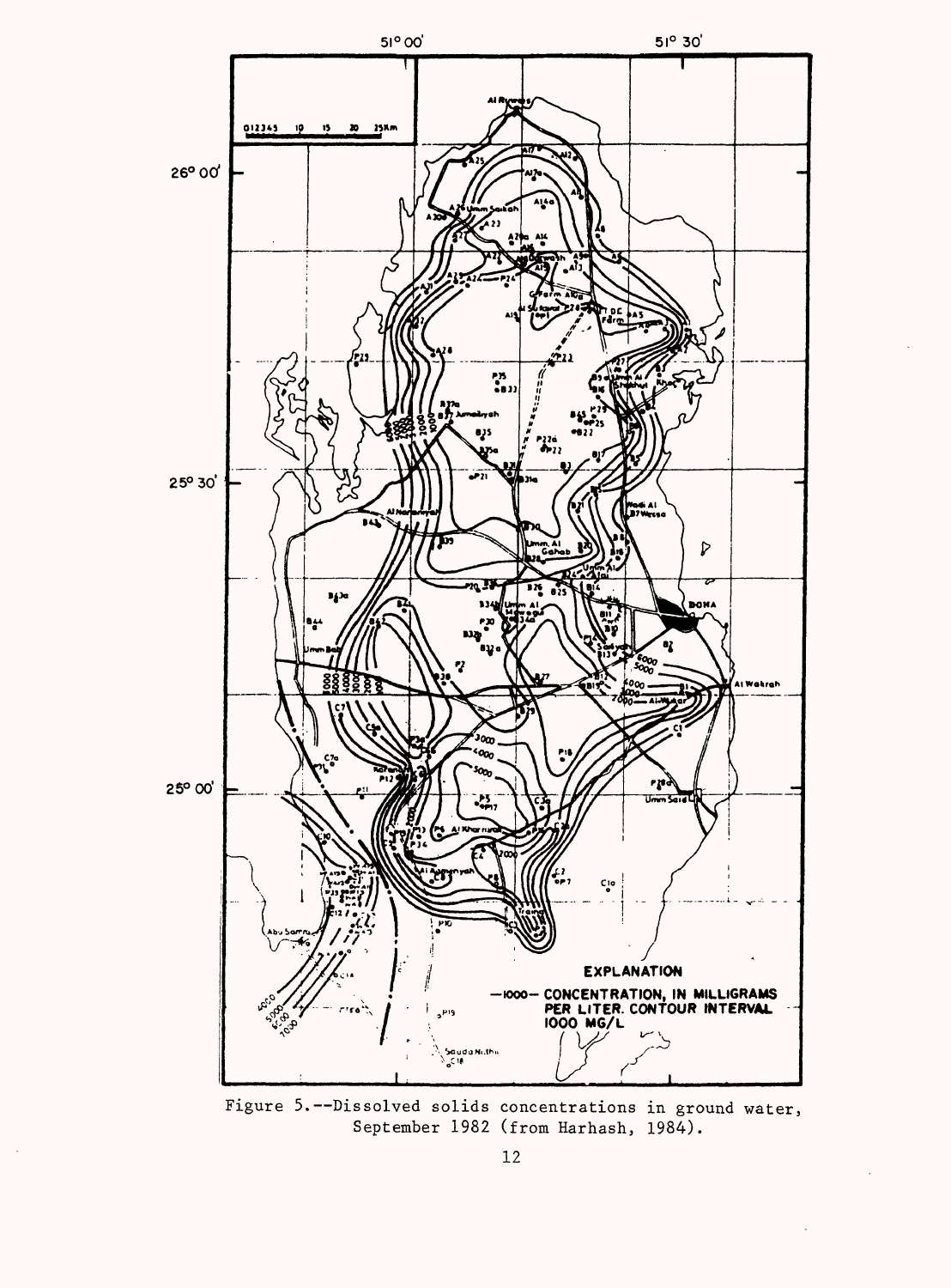water from the Rus Formation. Beginning in 1964 water from these well fields was used to augment increasing supplies of desalinated seawater. Use of these well fields reached a peak in 1975 and 1976, then began to be reduced with the aim of phasing them out and developing brackish ground water nearer to Doha for use in blending with the desalinated seawater. Figure 6 shows the pattern of withdrawals from the Government well fields from 1964 to 1980.

Agriculture in Qatar is based almost entirely upon irrigation from ground water. The total gross extraction of ground water for irrigation purposes throughout Qatar increased from about 44 x 10 m /yr in 1972, to about 56 x  $10^{\circ}$  m<sup>3</sup>/yr in 1976, to about 76 x  $10^{\circ}$  m<sup>3</sup>/yr in 1980. Almost all of these withdrawals are in the Northern Ground Water Province, where it is estimated that about 20 percent of total water extracted for irrigation is returned to the aquifers by seepage (Eccleston and others, 1981, p. 12/4-12/7). Present (1984) estimates are that total gross extraction  $\mathsf{q}\mathsf{f}$  ground water for agricultural purposes in northern Qatar is about 90 x  $10^{\circ}$  m<sup>3</sup>/yr. As withdrawals for municipal supply remain at a low level, this is probably a reasonable estimate for total extraction of fresh ground water in northern Qatar.

Natural recharge to the aquifers in northern Qatar is estimated at 12 percent of the annual rainfall. The mean annual recharge is estimated at 27 x m<sup>-</sup>/yr (Eccleston and others, 1981,  $p.$   $\frac{6}{6}$ -6/9). Thus the present (1984) gross rate of extraction (90 x  $10^{\circ}$  m $^{\prime}$ /yr) is more than three times the mean annual (natural) recharge. This comparison is useful in pointing out the severity of the overdraft on the limited freshwater resources of northern Qatar. Based on 1980 water use, Eccleston and others (1981, p. 2/7) estimated that quality of ground water was deteriorating at a rate of 5 percent per year, due to both lateral and vertical saltwater encroachment. Those estimates of rate of quality decline have not been revised to reflect 1984 conditions, but the total extractions increased almost 20 percent from 1980 to 1984.

Most wells used for irrigation in northern Qatar withdraw water from both the Rus and Umm er Radhuma aquifers. These wells are, typically, about 30 cm in diameter and 60-70 m in depth. They are constructed as open holes through the Rus Formation and into the upper part of the more highly transmissive Umm er Radhuma Formation, which is separated from the Rus aquifer by an aquitard. Because these are composite wells it is not possible to apportion the total extraction to the individual aquifers. However, the transmissivity of the Umm er Radhuma is considered to be an order of magnitude greater than that of the Rus, so the greater part of total extraction may be apportioned to the Umm er Radhuma. Proportionate draft is even greater from the Umm er Radhuma when considered on a net basis of extraction versus recharge. That is, the estimated 20 percent of total extraction that returns as irrigation recharge is to the Rus aquifer. Thus, it is possible for storage in the Rus to actually be increased as part of the process of extracting and using ground water for irrigation. In addition, the natural recharge to the dual aquifer system first occurs to the Rus aquifer.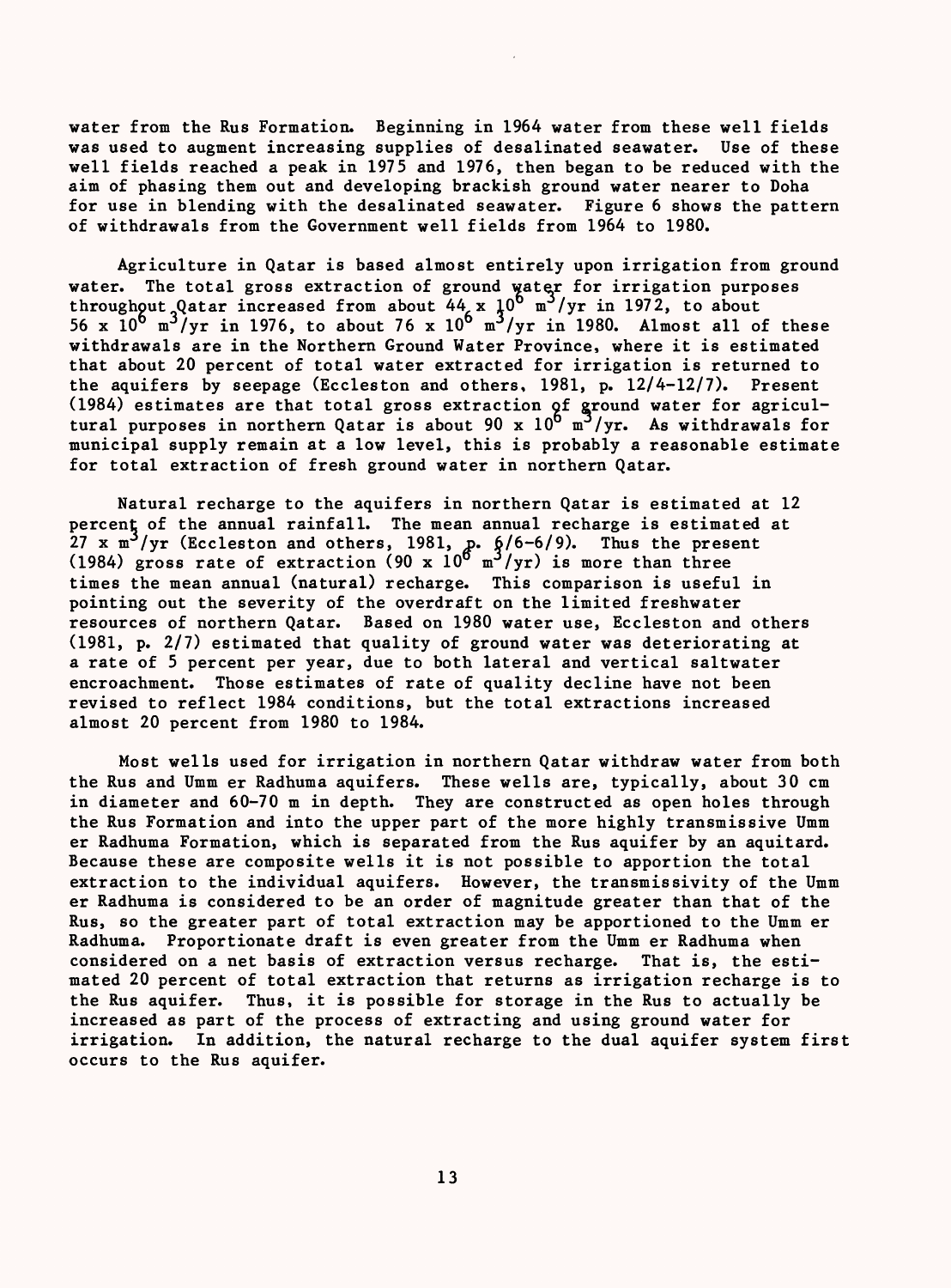

Figure 6.--Pattern of withdrawals from the Government well fields, 1964-80 (from Eccleston, Pike, and Harhash, 1981).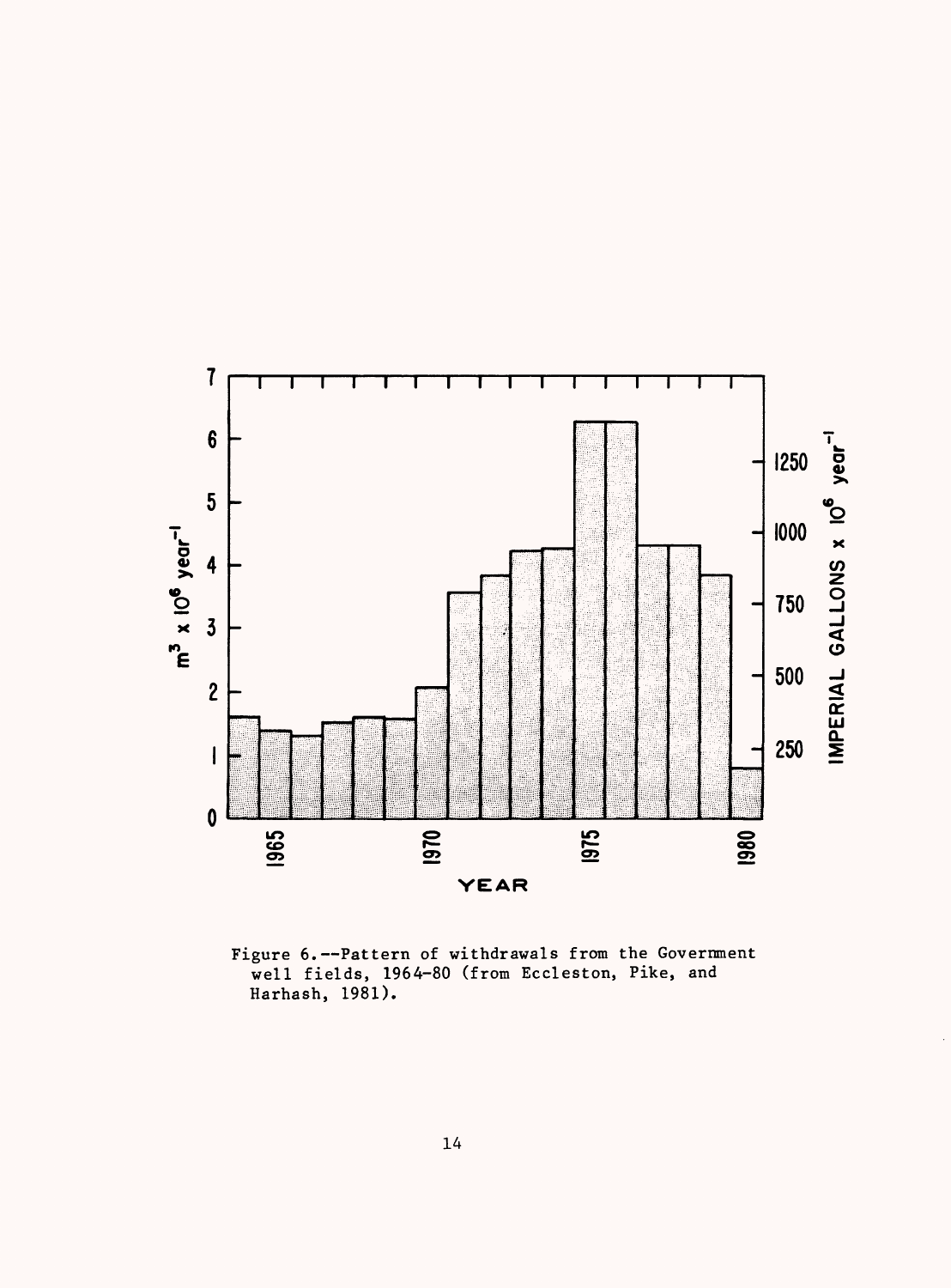#### FEASIBILITY OF ARTIFICIAL RECHARGE

As discussed above, ground-water extractions for agriculture in northern Qatar are greatly in excess of natural recharge, and it is further estimated that the quality is deteriorating at a rate of 5 percent per year (Eccleston and others, 1981, p. 2/7). Continued extraction in excess of recharge will eventually result in depletion of the fresh ground-water resource to the point that the present level of irrigation will be impossible. Projected increases in extraction will, of course, expedite this process.

Thus, the only means to maintain even the present level of agriculture in northern Qatar is the availability of some additional source of freshwater for irrigation. In this regard, it has been proposed to use desalinated seawater to meet these demands for additional irrigation water.

The simplest scheme for use of desalinated seawater would be to make it directly available via pipeline from the desalination plant(s) to the points of necessary irrigation application. However this is the least practical scheme because volumes of available water from the desalination plant probably would not match those volumes needed for irrigation. Because need for irrigation water will vary widely (on seasonal, daily, and even hourly basis) a large storage element must be available in the distribution system because the source volume will likely be either fixed or, in any event, not adaptable to the wide fluctuations in irrigation demands. Storage of large volumes of water in the environment of northern Qatar would appear to best be done by injection into the Rus and Umm er Radhuma aquifers. These units are capable of accepting and storing large volumes of water by well-injection for recovery and use in irrigation. Vecchioli (1976), in considering this same issue, pointed out the benefits that could accrue from a properly designed and executed artificial recharge scheme, as follows:

- 1. Stabilization or retardation of deterioration in quality of fresh ground water now resulting from lateral encroachment of saline water from the Gulf and (or) vertical encroachment from deeper ground water.
- 2. Use of the freshwater aquifer as a storage reservoir to even out fluctuations in demand, seasonally and daily, by irrigation.
- 3. Use of the freshwater aquifer as a transmission system to distribute desalinated seawater from one or more plants to (possibly) numerous and dispersed small tracts of irrigable land where the needed water could be recovered through on-site wells.
- 4. Use of the freshwater aquifer as a standby reserve of potable water in event of massive failure of distillation equipment.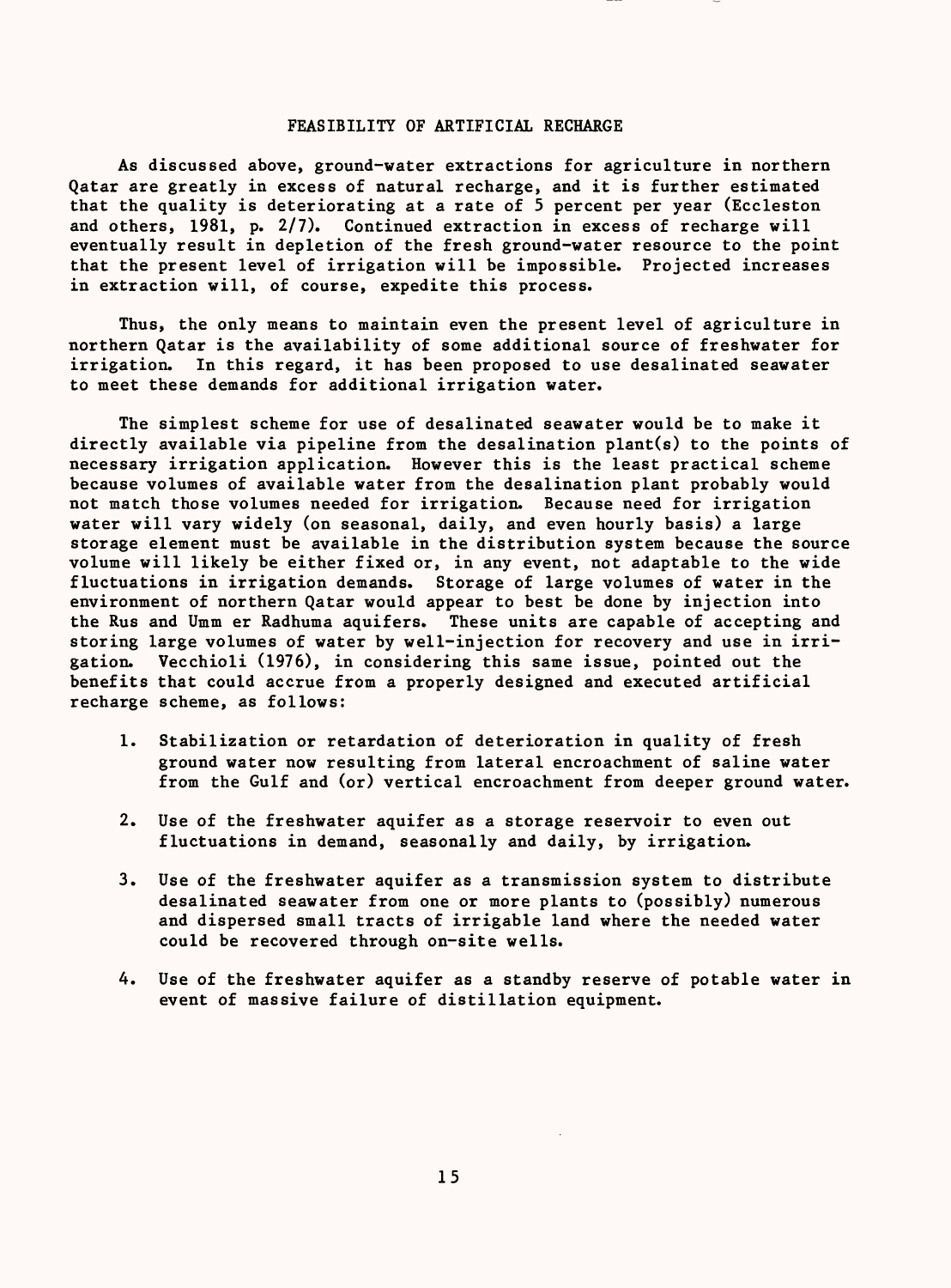The advantages of artificial recharge as pointed out above are obvious and considerable. Based on the available information on hydrogeology and hydraulic properties of the aquifers in northern Qatar, artificial recharge of the aquifer(s) with desalinated seawater appears technically feasible and worthy of additional study.

Artificial recharge by use of injection wells in northern Qatar should be to the Umm er Radhuma aquifer which is separated from the overlying Rus aquifer by an aquitard. The Umm er Radhuma aquifer is a much better injection zone from a quantitative standpoint; its average transmissivity is considered an order of magnitude greater than that of the Rus aquifer (I. Harhash, oral commun., 1984). Also the majority of ground-water mining (continuing unreplaced depletion of storage) by agricultural extractions appears to be from the Umm er Radhuma, and it is thereby more vulnerable to saltwater encroachment than the Rus aquifer. According to Eccleston and others (1981, p. 2/7) "Thus, while the upper aquifer is in approximate balance between recharge, (including irrigation return), outflow, transfer to the lower aquifer and limited abstraction the lower aquifer exhibits a progressively increasing deficit and where the freshwater reserve is being irreversibly displaced laterally by saline water." The potential for saltwater encroachment to occur by upconing of mineralized water at depth also appears to be a valid concern related to mining of water from the Umm er Radhuma; this is yet another reason for emphasizing that the Umm er Radhuma aquifer should be considered as the primary potential injection zone.

The optimum location for artificial recharge is in the interior of northern Qatar; that is, generally within the area enclosed by the 3 m water level and 1,000 mg/L dissolved solids concentrations contours (figs. 2 and 3). This is the area where the largest reserves of freshwater now occur, and the area where agricultural extractions are presently occurring or moving toward. Concentration of artificial recharge within this area would have maximum effectiveness in maintaining (even possibly expanding) the freshwater reserves that now occur there. Another reason for concentrating recharge in inland areas is that land surface altitudes are higher; thus the unsaturated zone is thicker and there is less possibility of water logging the land by rise of the water table in response to artificial recharge. Though a significant rise in the water table (in the Rus Formation) is not anticipated in response to injection of recharge to the Umm er Radhuma aquifer, this potential factor should be considered. It is possible, for example, that the separating aquitard may not be so competent as now visualized.

The volume and rate of injection water that an aquifer will accept is dependent only upon the aquifer's capability to transmit and store water, if it is assumed that there are no attendant geochemical reactions that may change the aquifer's hydraulic characteristics. Thus, in simply planning for injection, a good knowledge of the aquifer's coefficients of storage and transmissivity (and, if applicable, its degree of hydraulic connection to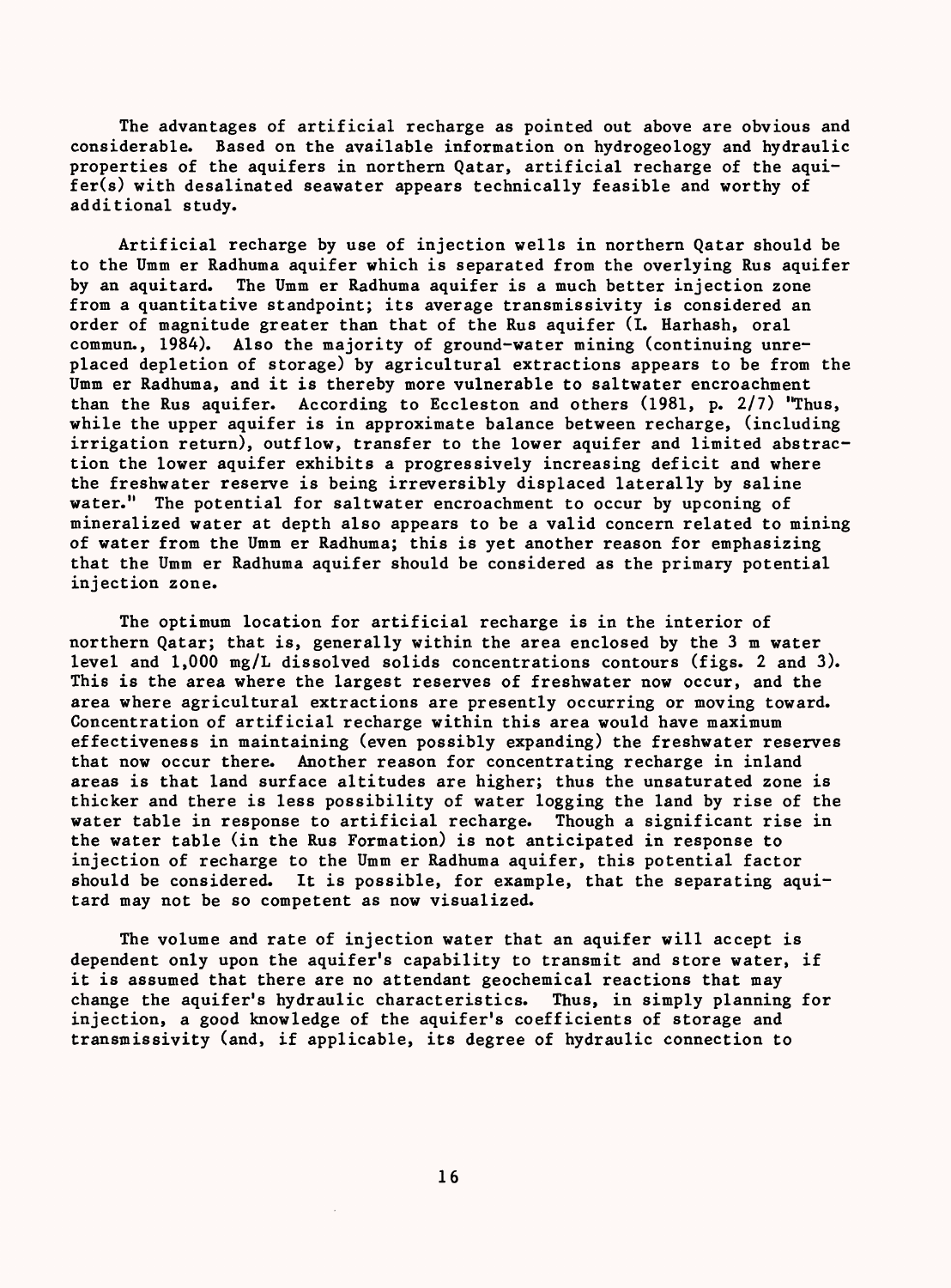adjacent zones) is sufficient. These aquifer characteristics are usually best determined by a planned program of test drilling and aquifer testing. It is then advisable to conduct actual recharge tests (to verify the aquifer's acceptance capability) prior to finalization of operational plans for injection.

Artificial recharge also involves recovery of the injected water, and usually involves a repeating cycle of injection-recovery operations. Additionally, artificial recharge usually involves injection and recovery of a higher quality water than the residual water in the injection zone. That is, a volume of high quality water is injected to displace lower quality formation water; then, at some later time, the cycle is reversed and part of the injected water is withdrawn for use. Injections are generally made when recharge water is available to be stored; and recovery is made when there is a need for use of the stored water.

Injection of a fluid of low density (desalinated water) into an aquifer that contains water of higher density (formation water in the Umm er Radhuma aquifer) results in formation of a lens, or bubble, of the lower density fluid. The fluids of different density will tend to mix in a gradational zone at the outer limits of the lens, so that the total amount of freshwater injected cannot be recovered. If water is withdrawn from the storage lens until its quality declines to some arbitrary limit (such as 1,000 mg/L dissolved solids concentration), the ratio of volume recovered to volume injected is an index of the efficiency of the recharge-recovery operation. The ratio, expressed as a percentage, is known as the "recovery efficiency." This parameter, which must be determined experimentally, is the most useful and practical indicator of the feasibility of an artificial recharge operation.

In further study of feasibility of artificial recharge in northern Qatar, experiments to determine a range of values for recovery efficiency are recommended, in addition to the more standard test-drilling and aquifer-testing procedures.

Some extensive investigations have been made of injection, storage, and recovery of surplus freshwater in central and south Florida, southeastern United States. The hydrologic characteristics of the Umm er Radhuma aquifer are similar to those of the carbonate aquifers in Florida; therefore some useful conclusions can be drawn from previous studies (Merritt and others, 1983) (Merritt, 1983). The conclusions which should apply to the proposed studies in northern Qatar include:

- 1. Physical processes which limit the recoverability of injected freshwater are hydrodynamic dispersion; buoyancy stratification; differences in directional permeability; and downgradient displacement by the local background flow system.
- 2. For a given volume of injected freshwater, the rate at which freshwater is injected (or recovered), does not appear to affect recovery efficiency. Generally, recovery efficiency will improve with increased volumes.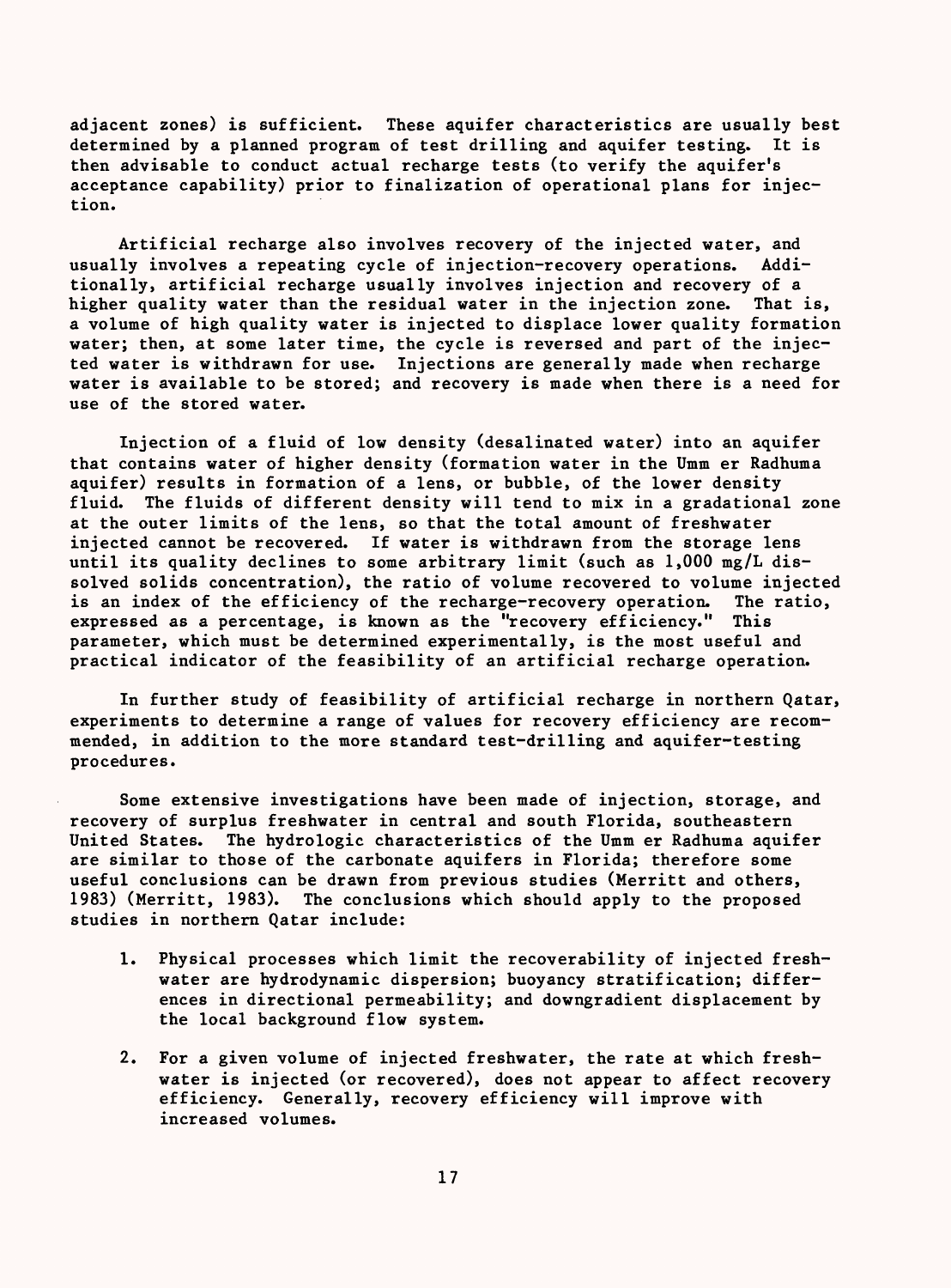- 3. The length of time of storage does not effect recovery efficiency if (a) the regional gradient does not significantly move the stored freshwater, and (b) buoyancy stratification cannot occur under prevailing hydrogeologic conditions.
- 4. Partial penetration of the injection well does not appreciably affect recovery efficiency.
- 5. Recovery efficiency improves with repeated cycles, rapidly during initial cycles and then more slowly as a limit is approached.
- 6. Aquifers with water just saline enough to be unsuitable for consumptive use are optimum for freshwater injection and recovery, whereas very saline aquifers are least suitable.
- 7. Verification of the feasibility of cyclic injection, storage, and recovery of freshwater at specific sites can be determined only by performing actual tests. The amount of injected water that can be recovered before the withdrawn water becomes nonpotable is the prime indicator of the engineering success of the practice.

### RECOMMENDED SCOPE OF ADDITIONAL STUDIES

Additional studies required prior to planning and implementation of the operational system for large-scale artificial recharge in northern Qatar are (1) a hydrogeologic appraisal, and (2) a total water-management study.

### Hvdrogeologic Appraisal

A hydrogeologic appraisal should investigate and document the capability of the Umm er Radhuma aquifer to receive and store injected water and the degree of efficiency with which this water may be recovered for use. Results of this appraisal will indicate the best areas for injection of recharge water; optimum methodology for injection; and total volumes that it will be practical to inject, store, and retrieve.

The available hydrogeologic understanding of northern Qatar is an excellent base for beginning additional quantitative studies and experiments related directly to use of the aquifer for storage and recovery of desalinated water. This hydrogeologic appraisal should include test drilling, geophysical logging, aquifer testing, and recharge-recovery experiments at four sites in northern Qatar. These sites should be stratigically located in each of the four quadrants of the area that is generally enclosed by the  $1,000$  mg/L contour of the September 1982 map of dissolved solids concentrations. The following should be done at each of the four sites: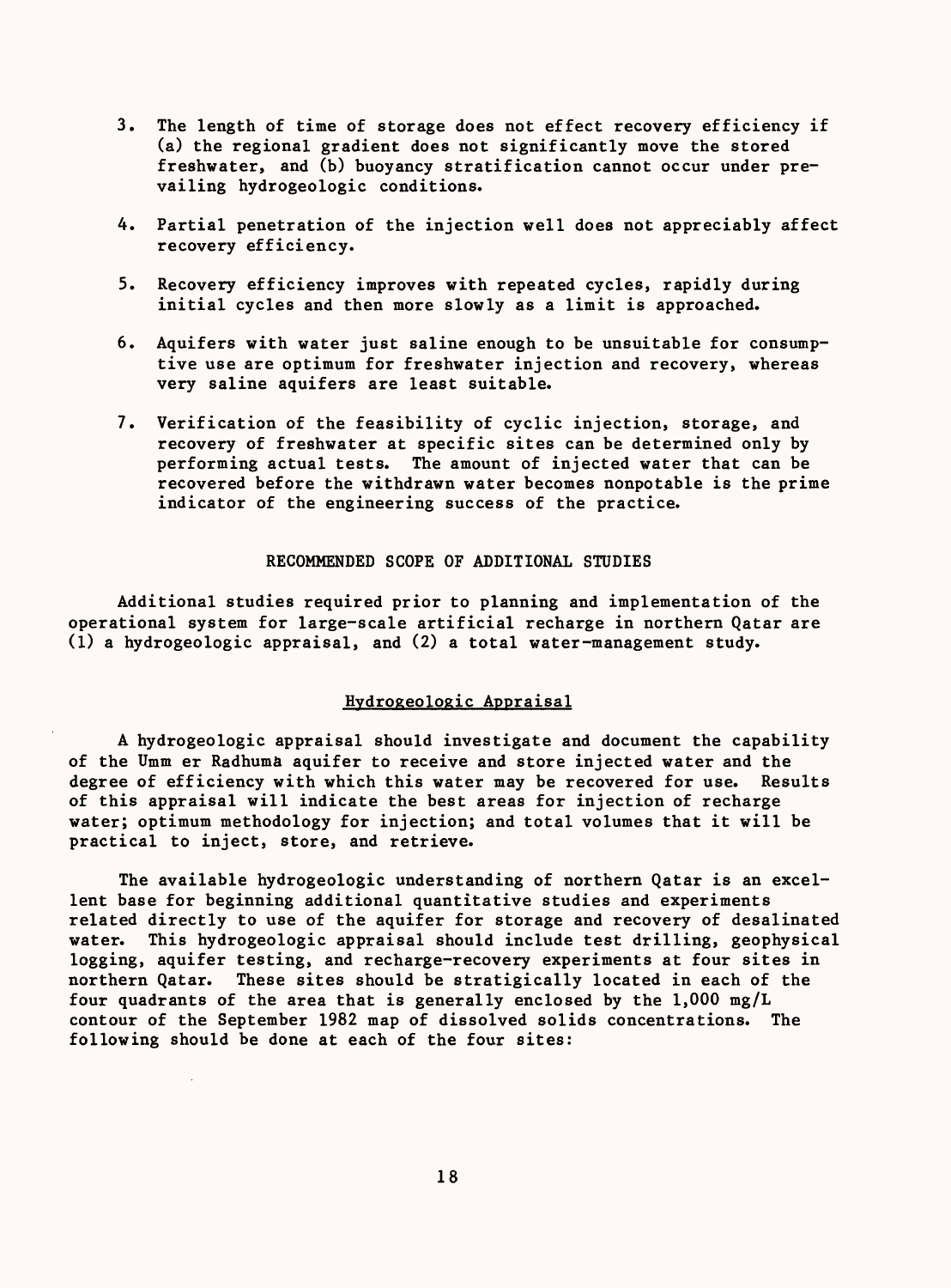- 1. A test hole should be drilled to a depth where the formation water<br>has dissolved solids content of at least  $10,000$  mg/L. During has dissolved solids content of at least  $10,000$  mg/L. drilling, continuing observations should be made of changes in lithology, salinity, water levels, and water yield of the test borehole. The percussion method of drilling should be used because it lends best to continuing collection of these data during drilling.
- 2. Borehole geophysical logs should include, as a minimum, caliper; electrical resistivity and spontaneous potential; borehole fluid conductivity and velocity; and natural gamma.
- 3. The test borehole should be converted to use as an injection well for the upper part of the Umm er Radhuma aquifer by (a) grouting the bottom of the hole with cement to seal off to a depth where salinity does not exceed a maximum of  $4,000-6,000$  mg/L, and (b) sealing off the Rus aquifer by installing casing to the Rus-Umm er Radhuma Formations contact.
- 4. Four piezometers should be installed at each site--three to moniter the Umm er Radhuma aquifer only, and one to monitor the Rus aquifer only.
- 5. Pumping tests of estimated 1-week duration should be made to determine the transmissivity and storage coefficients of the Umm er Radhuma aquifer, and to investigate the nature of hydraulic connection between the Rus and Umm er Radhuma aquifers.
- 6. A series of recharge-recovery cycle experiments should be made for an estimated total period of 90 days at each site. For planning purposes it is suggested that each cycle be about 2 weeks in length (about 1 week of injection followed by withdrawal until the appropriate level of dissolved solids content is reached). This would allow collecting data over a total of six complete recharge-recovery cycles at each site.

Some additional comments in regard to accomplishing the above work items are:

1. The source of injection water for the recharge experiments might, of necessity, have to be from wells in the Rus aquifer, because desalinated water may not be available at sites that are selected for the experiments. In this regard, some of the existing well fields in the Rus aquifer could be used as experimental sites; or new wells in the Rus aquifer might be drilled for sites that may be selected in other areas. In either event care should be taken that composite wells in the Rus and Umm er Radhuma aquifers are not present in enough proximity to interfere with hydraulic tests at the experimental sites.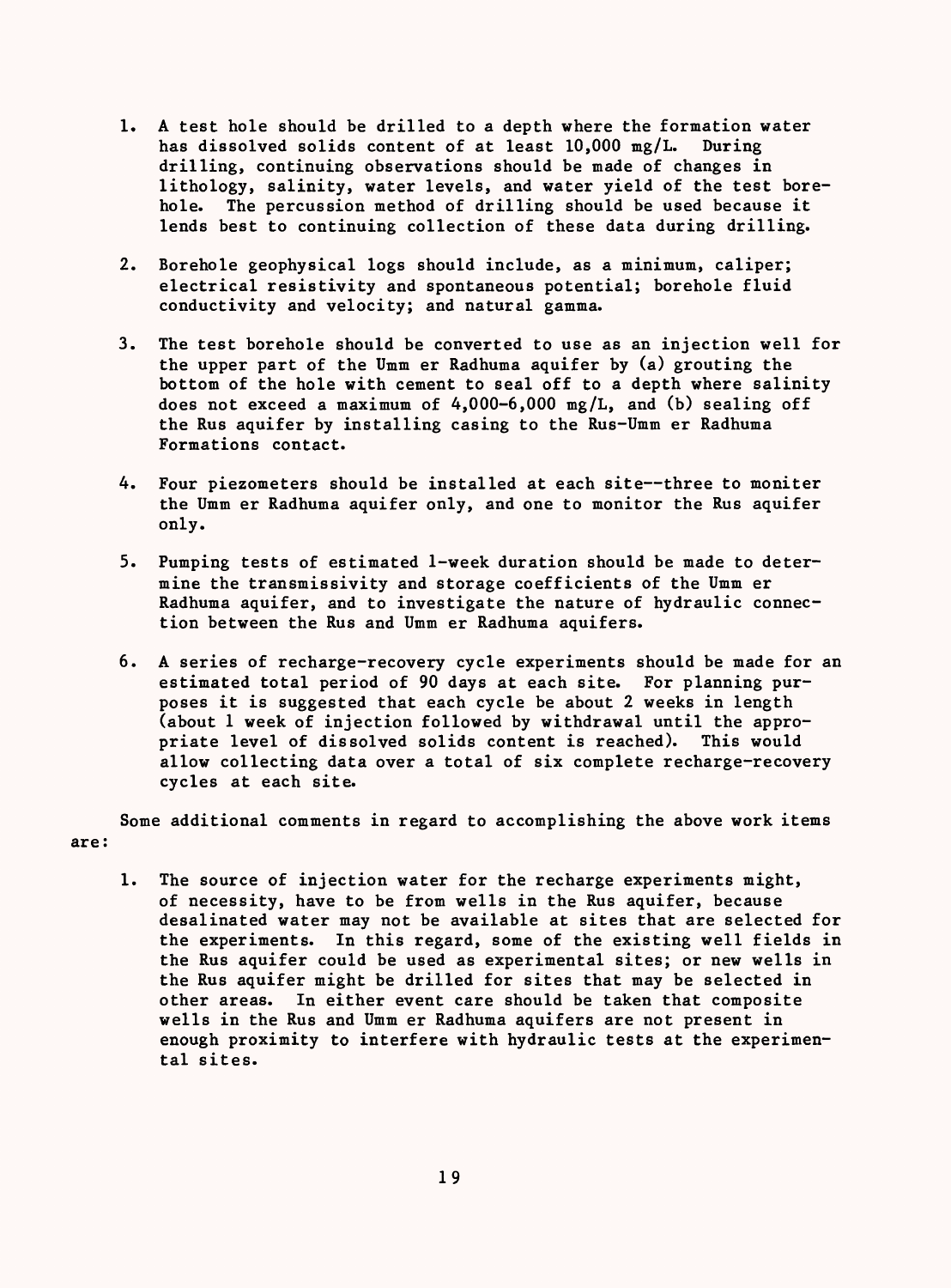- $2.$ It should be noted that geochemical reactions in the Umm er Radhuma aquifer may be different in response to injection of water from the Rus aquifer, than to injection of desalinated seawater. However, it is considered unlikely that these reactions would have any significant effect on the hydraulic characteristics of the Umm er Radhuma aquifer.
- It is arbitrarily assumed that the contrast in dissolved solids  $3.$ concentration of the recharge water used and the residual water in the injection zone should not exceed about  $2,000$  mg/L. In most areas likely to be selected as experimental sites, dissolved solids concentration of ground water in the upper part of the Umm er Radhuma aquifer is likely to approach 2,000 mg/L and that in the Rus aquifer to be less than 1,000 mg/L. So the assumed range of contrast in dissolved solids concentration should prevail, whether the source of recharge water is the Rus aquifer or desalinated seawater. However, a minimum thickness of injection zone is suggested as 5-10 m, depending on concentration and vertical distribution of dissolved solids concentration in the upper part of the Umm er Radhuma aquifer. Hence, at some sites, it may be necessary to inject to a zone where the resident total solids are on the order of  $4,000-6,000$  mg/L (which is thus used as the limit in item 3 above).
- $4.$ Rates of injection for the recharge experiments may be dependent upon quantity of water available for injection, and the hydraulic characteristics of the injection zone. Thus, rates of injection cannot be selected until information on these two factors becomes available. Assuming availability of injection water, it is recommended that injection rates not cause more than 10 m of head buildup in the injection well. The maximum recommended injection rate (Ri) may thus be expressed in terms of the specific capacity (Cs) of the injection well as:

$$
Ri = \Delta h.Cs \leq 10.Cs
$$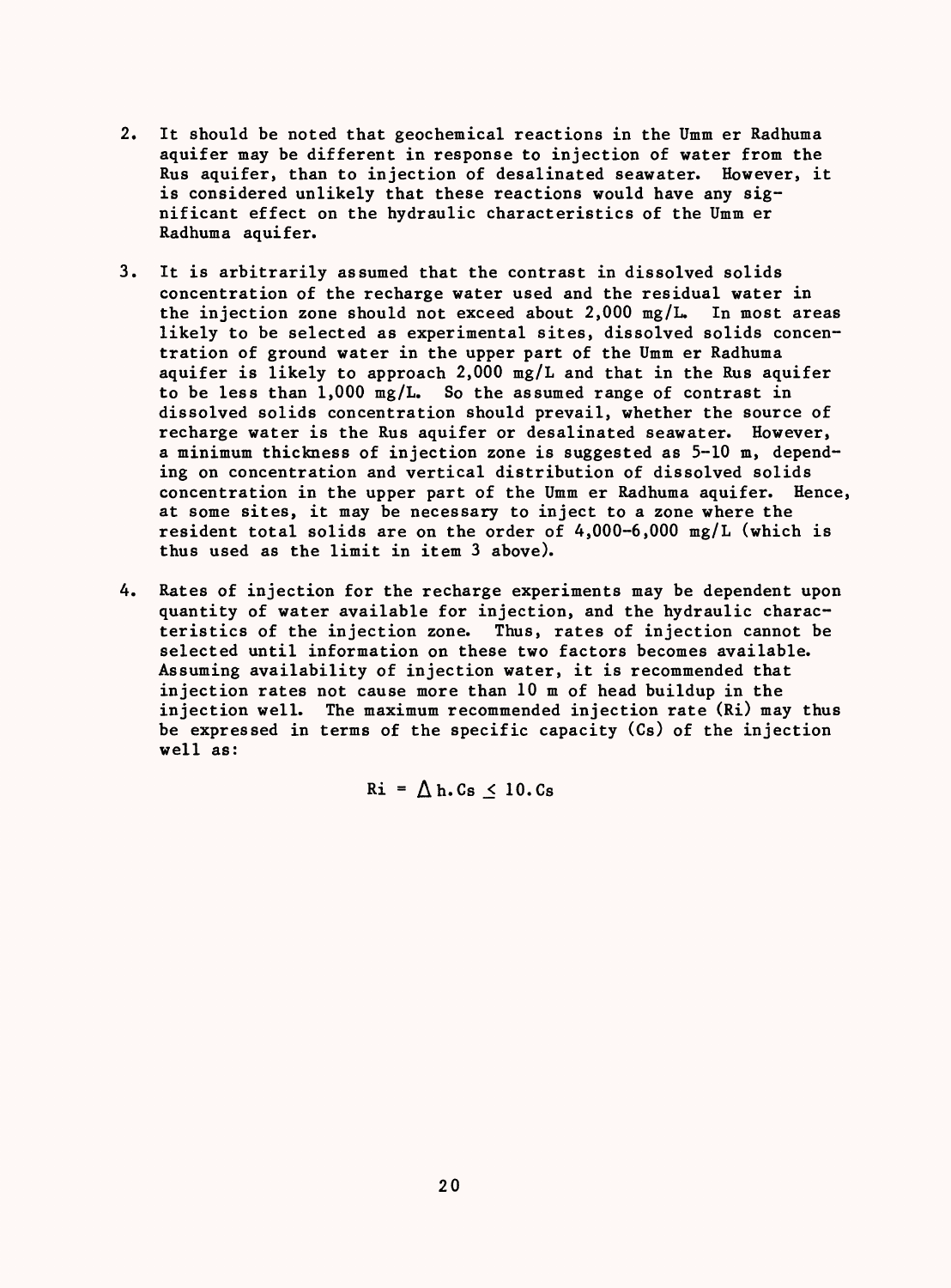| Successful completion of all work items above will require a 2-year period<br>of investigation and the full-time assignments of two hydrogeologists (or<br>ground-water hydrologists). Estimated costs for the hydrogeologic appraisal<br>are: |    |                                                                                       |           |  |  |  |  |
|------------------------------------------------------------------------------------------------------------------------------------------------------------------------------------------------------------------------------------------------|----|---------------------------------------------------------------------------------------|-----------|--|--|--|--|
|                                                                                                                                                                                                                                                |    | 1. Testhole Drilling:                                                                 |           |  |  |  |  |
|                                                                                                                                                                                                                                                |    | (4 holes, 30 cm diameter) (200 m/hole) at<br>QR. 900/meter                            | 720,000   |  |  |  |  |
|                                                                                                                                                                                                                                                | 2. | Geophysical Logging:                                                                  |           |  |  |  |  |
|                                                                                                                                                                                                                                                |    | $(4 \text{ holes})$ at QR. $8,000/\text{hole}$                                        | 32,000    |  |  |  |  |
| 3. Converting Boreholes:                                                                                                                                                                                                                       |    |                                                                                       |           |  |  |  |  |
|                                                                                                                                                                                                                                                |    | (a) Casing $-$ (4 holes) (50 m/hole) at QR. 300/meter                                 | 60,000    |  |  |  |  |
|                                                                                                                                                                                                                                                |    | (b) Grouting - $(4 \text{ holes})$ $(140 \text{ m/hole})$ at $QR. 50/meter$           | 28,000    |  |  |  |  |
|                                                                                                                                                                                                                                                |    | 4. Piezometers:                                                                       |           |  |  |  |  |
|                                                                                                                                                                                                                                                |    | $(4 \text{ holes}, 15 \text{ cm diameter})$ $(40 \text{ m/hole})$ at QR.<br>600/meter | 96,000    |  |  |  |  |
|                                                                                                                                                                                                                                                |    | 5. Piezometers:                                                                       |           |  |  |  |  |
|                                                                                                                                                                                                                                                |    | (12 holes, 15 cm diameter) (60 m/hole) at QR.<br>600/meter                            | 432,000   |  |  |  |  |
|                                                                                                                                                                                                                                                |    | 6. Aquifer Tests:                                                                     |           |  |  |  |  |
|                                                                                                                                                                                                                                                |    | $(4 \text{ wells})$ $(7 \text{ days/well})$ at QR. 4,500/day                          | 126,000   |  |  |  |  |
|                                                                                                                                                                                                                                                |    | 7. Recharge-Recovery Tests:                                                           |           |  |  |  |  |
|                                                                                                                                                                                                                                                |    | $(4 \text{ wells})$ (90 days/well) at QR. 4,800/day                                   | 1,728,000 |  |  |  |  |
|                                                                                                                                                                                                                                                | 8. | Project Hydrologists:                                                                 |           |  |  |  |  |
|                                                                                                                                                                                                                                                |    | $(2)$ (24 months) at QR. 30,000/month                                                 | 1,440,000 |  |  |  |  |
|                                                                                                                                                                                                                                                |    | Subtotal                                                                              | 4,662,000 |  |  |  |  |
|                                                                                                                                                                                                                                                |    | Contingency allowance<br>$(15$ percent)                                               | 700,000   |  |  |  |  |
|                                                                                                                                                                                                                                                |    | Total                                                                                 | 5,362,000 |  |  |  |  |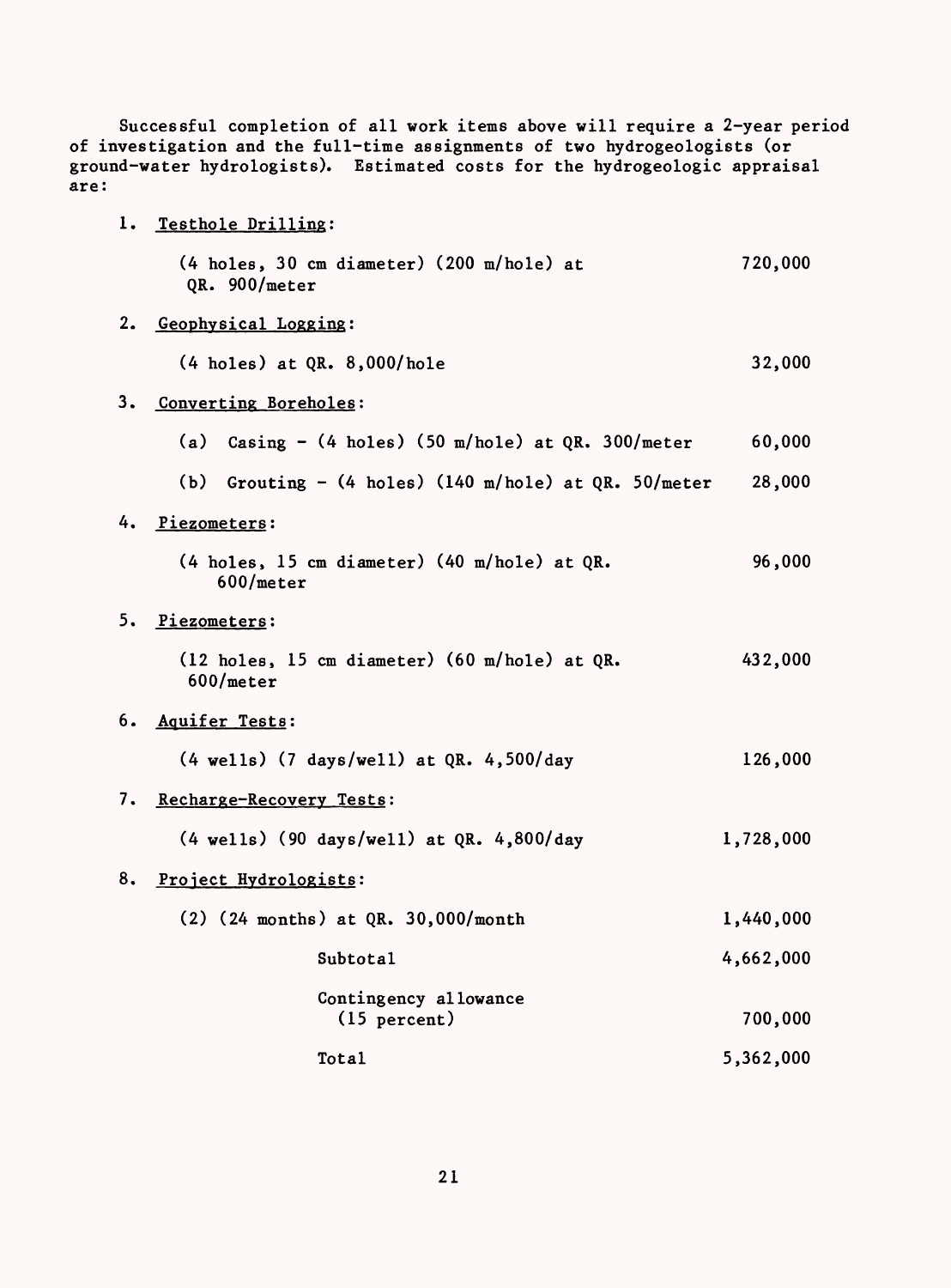#### Management Appraisal

In 1980 total freshwater use in Qatar was about 107 x  $10^6$   $\mathrm{m}^3$ , of which about 58 percent was the net fresh ground water used for irrigation and 41 percent was desalinated seawater used for public water supply. Since 1964 the percentage of total freshwater used for domestic consumption has increased more rapidly than that used for agriculture, but both elements have experienced steady growth (Eccleston and others, 1981, table 12.4, p. 12/8). Other elements of total water use reported for 1980 yere 3.3 x 10° m' of brackish ground water used for blending, and 1.6 x  $10^6$  m<sup>3</sup> of treated sewage effluent (renovated wastewater) for irrigation of trees and public landscape projects. Use of renovated wastewater is a relatively new and growing element in total water use.

Thus, total water use in Qatar has grown rapidly over the past 20 years, and promises to continue to grow and become more complex. Large scale artificial recharge by use of desalinated seawater, if implemented, will add another significant element. Hence, a management study is recommended concurrent with the hydrogeologic appraisal. Specifically, this management appraisal should:

- 1. Consider all the factors related to planning and implementation of artificial recharge in northern Qatar. This appraisal should integrate results of the hydrogeologic appraisal with other pertinent engineering factors to include availability of water for recharge; distribution of water from the desalination plant(s) to irrigation areas; and various combinations of aquifer storage-distribution through artificial recharge, or alternately, some integrated combination of surface and aquifer storage. Costs of implementation should then be developed.
- 2. Consider all other aspects of water use, as well, and prepare a total integrated plan for future management of water resources in Qatar. This water management plan should include recommendations for an organizational structure to administer the plan and apportion and regulate use of water for all purposes.

### CONCLUSIONS AND RECOMMENDATIONS

- 1. Ground-water extractions for agriculture in northern Qatar are greatly in excess of natural recharge. It was estimated, in 1980, that quality of ground water (in terms of dissolved solids) was declining at a rate of 5 percent per year. Extractions for irrigation have increased by almost 20 percent from 1980 to 1984.
- 2. Most water for irrigation is withdrawn from wells that are open to both the Rus and Umm er Radhuma aquifers, which are separated by an aquitard. The majority of net extraction is from the more highly transmissive Umm er Radhuma aquifer, which contains saline water at some depth. The Rus aquifer may essentially be in equilibrium between extraction and recharge from irrigation return water.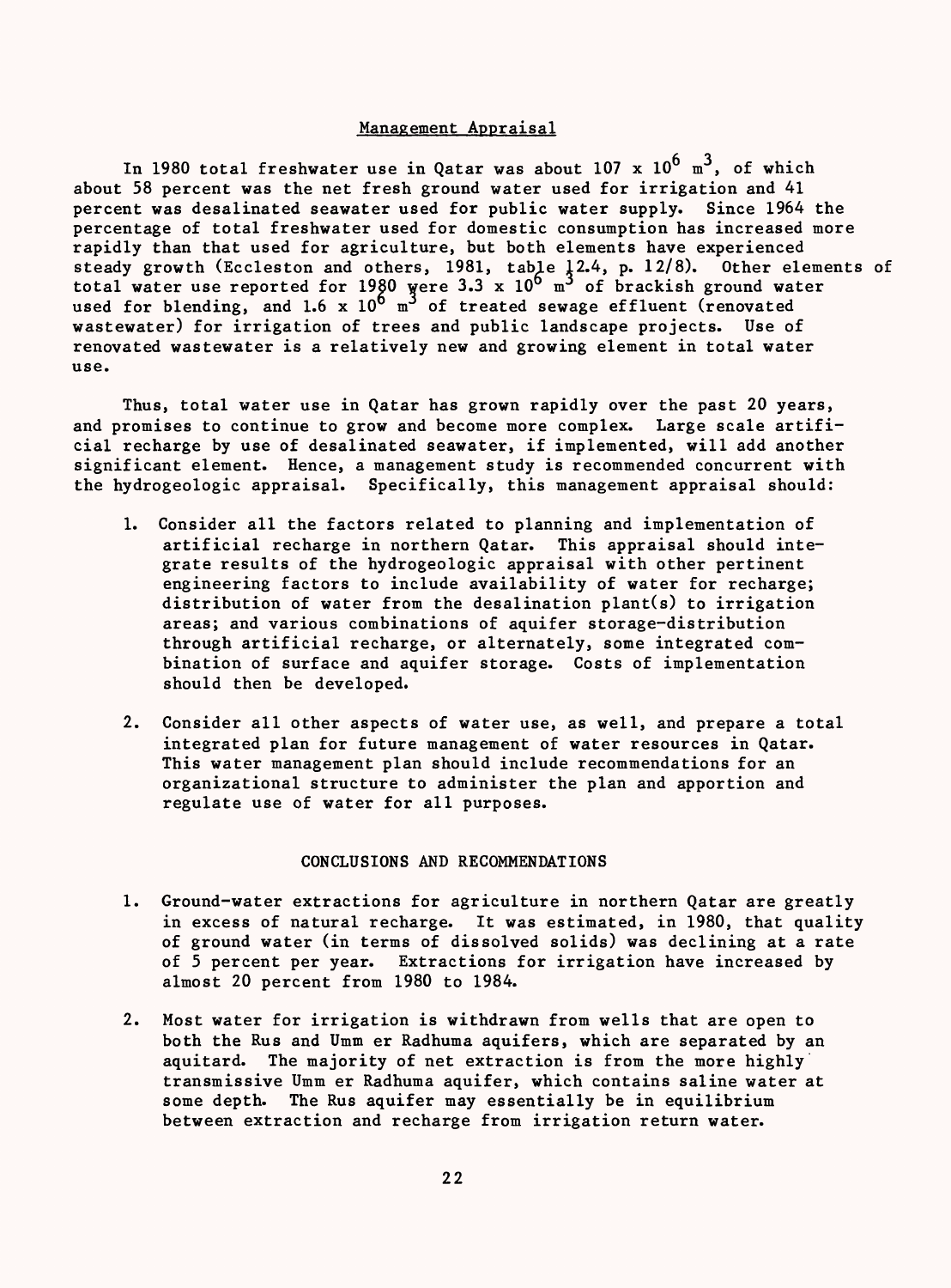- 3. The only means of indefinitely maintaining even the present level of agriculture is the availability of some additional source of freshwater for irrigation. Use of desalinated seavater for artificial recharge on a large scale has been proposed. This scheme appears feasible from present knowledge. Artificial recharge would offer the advantages of stabilization or retardation of deterioration in quality of ground water; aquifer storage and transmission of desalinated seawater; and maintenance of a standby supply of potable water.
- 4. Artificial recharge should be by injection to the upper part of the Umm er Radhuma aquifer. A hydrogeologic appraisal should investigate and document the capability of the Umm er Radhuma aquifer to receive and store injected water, and the degree of efficiency with which this water may be recovered for use. Results will indicate the best areas for injection of recharge water; the optimum methodology for injection; and the total volume that it will be practical to inject, store, and recover. Total costs of the hydrogeologic appraisal are estimated to be QR. 5,362,000.
- 5. A management appraisal should be made concurrent with the hydrogeologic appraisal. The management appraisal should develop plans and costs for implementation of artificial recharge; it should also consider all other aspects of water use in Qatar and prepare an integrated plan for future management of water resources. The integrated plan should recommend an organizational structure to administer the plan and to apportion and regulate use of water for all purposes.
- 6. Proposals for the management appraisal should be solicited from international water-resources engineering firms who have the resources to provide all technical expertise required. The hydrogeologic appraisal may be handled by personnel of the Government of Qatar, or alternately, may be included in the contract for the management appraisal.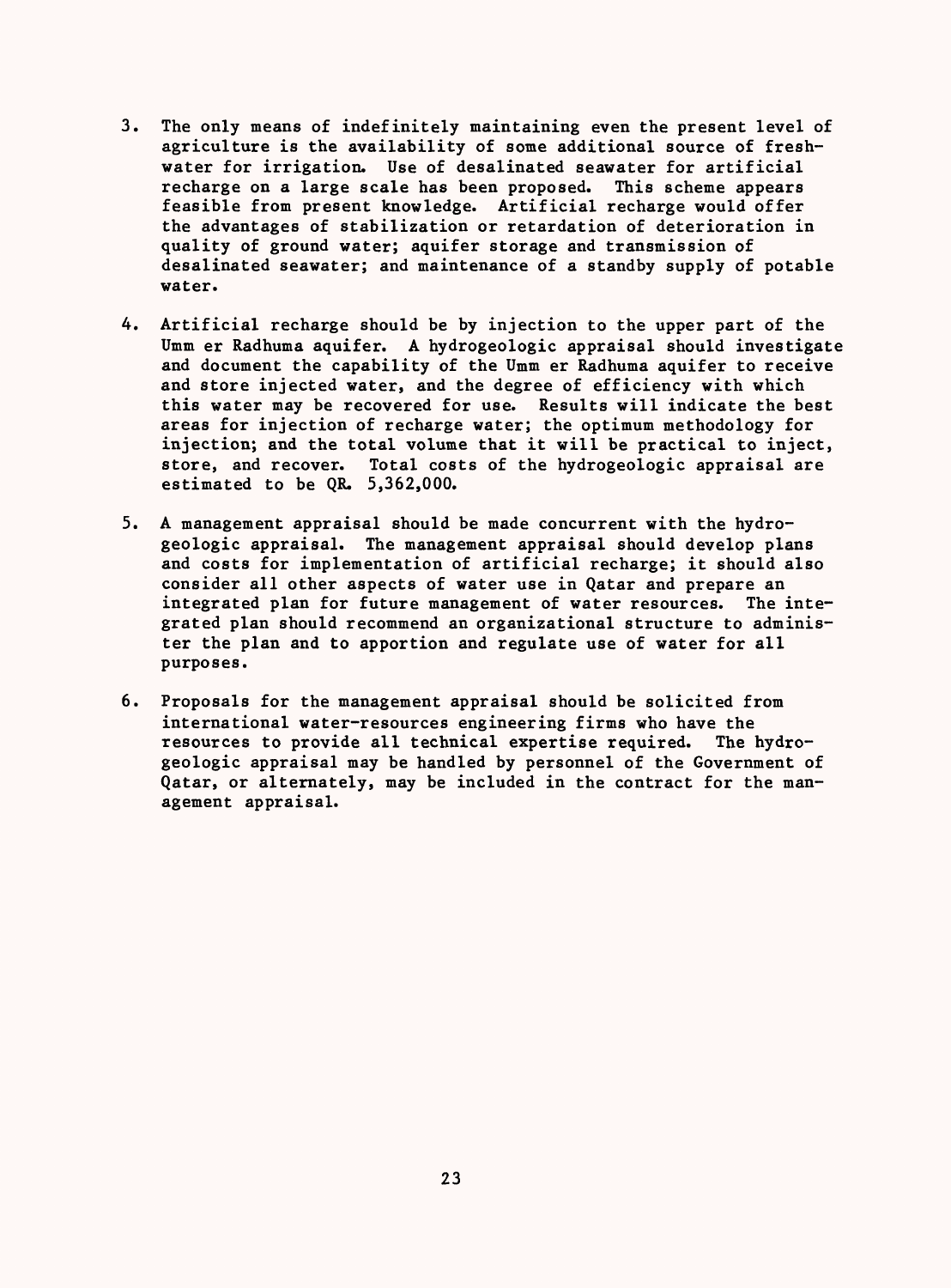#### REFERENCES CITED

- Eccleston. B. L., Pike. J. G., and Harhash, I, 1981, The water resources of Qatar and their development: Volumes I-III: United Nations Food and Agricultural Organization, Technical Report No. 5, Doha, Qatar.
- Eccleston, B. L., and Harhash, I, 1982, The hydro-geology of Qatar: State of Qatar, Ministry of Industry and Agriculture and United Nations Food and Agricultural Organization; Water Resources and Agricultural Development Project-Phase III.
- Harhash, I. E., 1984, Groundwater recharge estimates for the period 1972-1983: Ministry of Industry and Agriculture, Department of Agricultural and Water Research; Doha, Qatar, April 1984.
- Merritt, M. L., 1983, Subsurface storage of freshwater in south Florida: a digital model analysis of recoverability: U.S. Geological Survey Open-File Report 83-536, 73 p.
- Merritt, M. L., Meyer, F. W., Sonntag, W. H., and Fitzpatrick, D. J., 1983, Subsurface storage of freshwater in south Florida: a prospectus: U.S. Geological Survey Water-Resources Investigations Report 83-4214, 69 p.
- Vecchioli, John, 1976, Preliminary evaluation of the feasibility of artificial recharge in northern Qatar: U.S. Geological Survey Open-File Report 76-540, 47 p.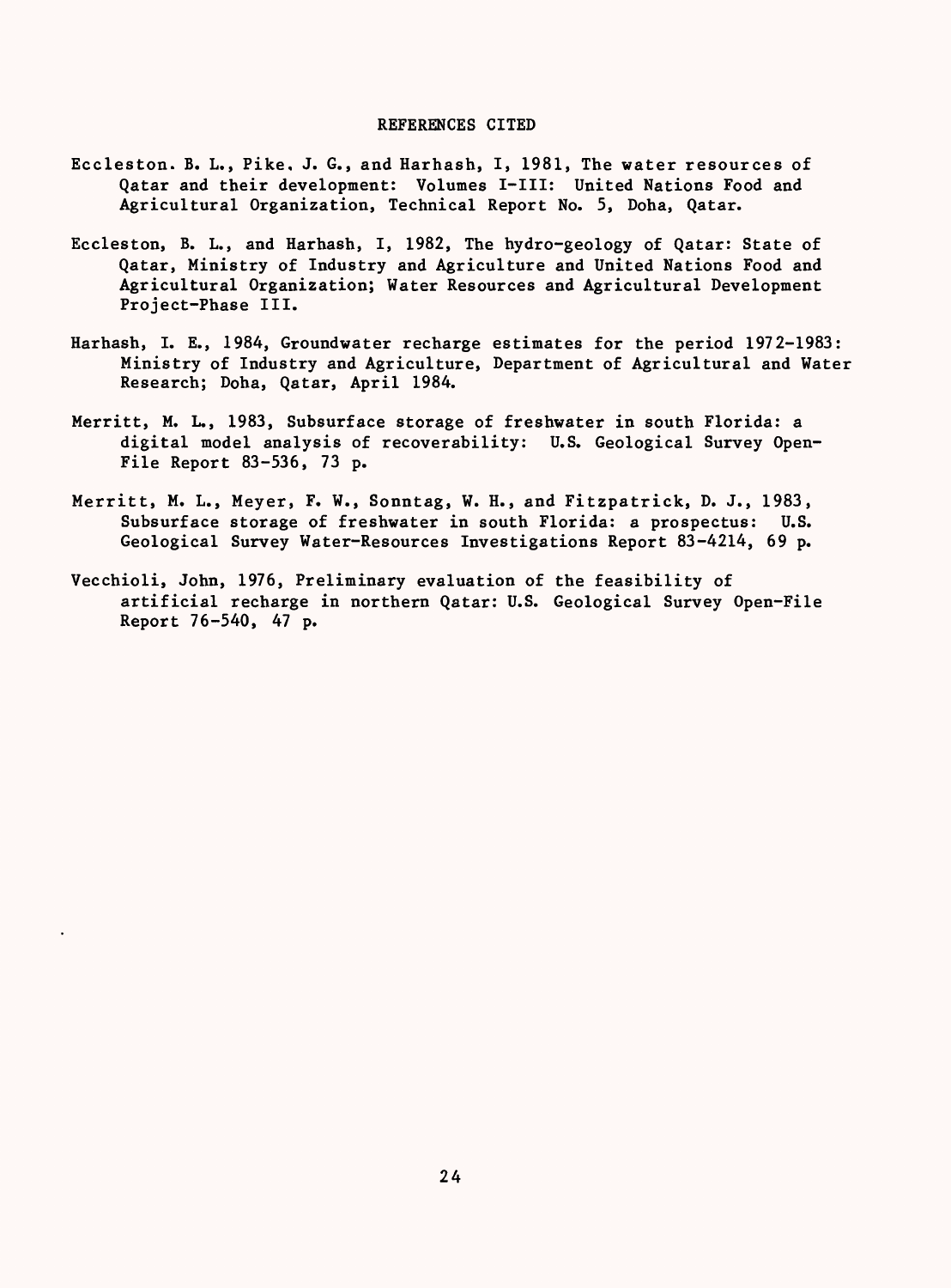#### APPENDIX

# Work Plan for the Hvdrogeologic Appraisal

This appendix is prepared to furnish more details for conducting the hydrogeologic appraisal. It is intended mainly to be used as a guideline, assuming that the appraisal is made by personnel of the Government of Qatar. The work plan should be used in close conjunction with the main text of this report.

The purposes of this hydrogeologic appraisal are:

- 1. To investigate and document the capability of the Umm er Radhuma aquifer to receive and store injected water, and the degree of efficiency with which it may be recovered for use, and;
- 2. to interpret these results of investigation in terms of best areas for injection of recharge; the optimum methodology (rates, length of cycles, etc.) for injection and recovery; and the total volumes that it is practical to inject, store, and retrieve.

Successful completion of this hydrogeologic appraisal will require a 2-year period of field investigations and the full-time services of two hydrogeologists, or ground-water hydrologists. One of these project hydrologists should have at least 5 years experience in areal ground-water investigations, and a significant part of this experience should be in the quantitative aspects of hydrology of carbonate aquifers. The other project hydrologist may be a less experienced individual, but should have a minimum of 2 years of experience in ground-water investigations. These project hydrologists will require full logistics support for their office and field activities (i.e., supplies, vehicles, field assistance, etc.) throughout the entire period of investigation.

The project hydrologists will also require the continuing availability, in advisory capacity, of a consultant in the area of artificial recharge, and periodic assignment of specialists in the areas of hydraulics and geochemistry of carbonate aquifers. These advisors and specialists may be senior technical personnel of the Government of Qatar; or they may be consultants on loan from other agencies, as appropriate. Hereinafter, they are referred to as project advisors.

It is suggested that the project hydrologists be available for a 3-month period prior to beginning the 2-year period of field investigations. This will allow them to accomplish some necessary preliminary work in both office and field and become thoroughly familiar with the project area. The preliminary work should include the organization of a data base for use during the investigation. A large amount of good background data (well records; ground water with withdrawals, levels, and quality; etc.) are available in the files of the Department of Agricultural and Water Research and other agencies of the Government of Qatar. Then data should be examined by the project hydrologists, and selectively screened into a working data base for the 2-year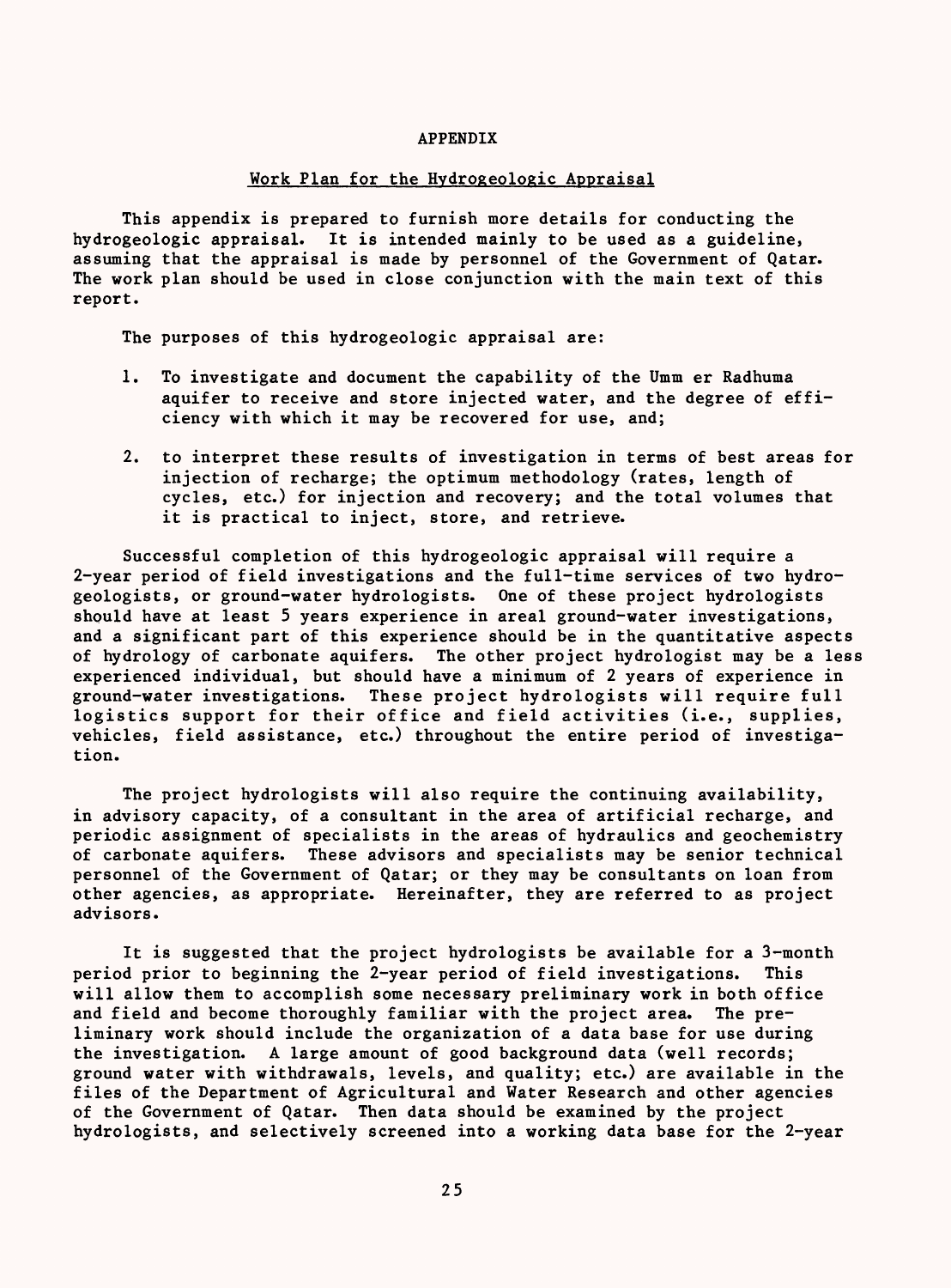investigation. Consideration should be given to computerization of the data base at this time. Contracts for test drilling, well logging, and aquifer testing will also need to be prepared. Preliminary work in the field may include collection of new data from specific capacity tests and, possibly, some more rigorous aquifer tests by use of existing wells and well fields.

Successful completion of the project should include preparation of a report to (1) document results of all field tests and experiments, and (2) draw final conclusions and recommendations. Early in the investigation the project hydrologists should plan the final report and prepare a working outline. Work on the report should then proceed during the investigation as progress is made and results become available.

When supplied with support in the areas of logistics and technical advice and support, the project hydrologists should have responsibility for carrying out all aspects of project work. The senior project hydrologist should be designated as project chief, and have the first-line responsibility over day-to-day activities.

The hydrogeologic appraisal will include test drilling; geophysical logging; aquifer testing; and recharge-recovery experiments at four sites in northern Qatar. These sites should be strategically located in each of the four quadrants of the general area that is enclosed by the 1,000 mg/L contour of the September 1982 map of dissolved solids concentrations.

Sites will be selected by the project advisors. Criteria to be used for selection are, in order of priority:

- 1. A source $^{\frac{1}{c}}$  of water, from the Rus aquifer, for injection. Dissolved solids concentration should be less than 1,000 mg/L. Quantities available should be at least 5  $L/s$ , and greater quantities are suggested if available.
- 2. An area where the potentiometric surface of the Umm er Radhuma aquifer is not affected by pumpage. If this is not possible, then choice will be made on basis of the least affected areas that are available.
- 3. A generally central location within the quadrant.

 $1/\text{NOTE:}$  The source of water may be from existing well fields in the Rus aquifer, if the other criteria are met for the site. If not, new wells in the Rus aquifer will have to be drilled to furnish the source of injection water.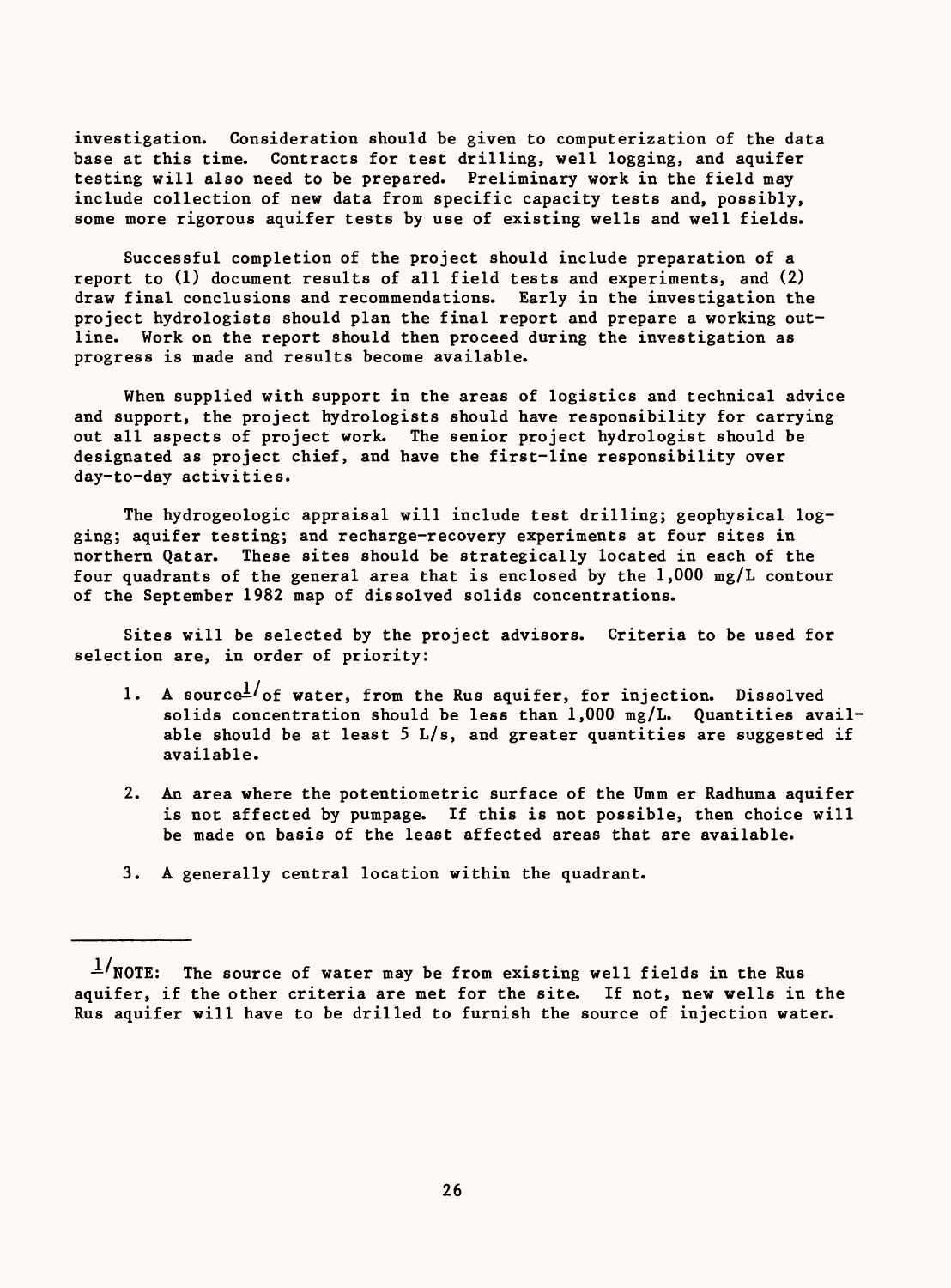The remainder of this work plan is developed around the six blocks of activity, or "work elements," that must be accomplished for successful completion of this hydrogeologic appraisal. These work elements are discussed below, in general chronological order, as they should be accomplished at each site. Then, an overall timeline is included at end of discussion.

I. A test hole should be drilled to depth where the formation water has dissolved solids content of at least 10,000 mg/L. During drilling, continuing observations should be made of the changes in lithology; salinity; water levels; and water yield of the borehole. The percussion method of drilling should be used because it lends best to continuing collection of these data during drilling.

The drilling should be done by qualified contractors, with percussion drilling equipment that is readily capable of drilling and obtaining lithologic and water samples to total depth of 200 m. The project hydrologists should assist in preparing the technical specifications and descriptions for the drilling (as well as all other) contracts.

Major duties of the project hydrologists during test drilling will be to continually monitor and collect samples during all aspects of the drilling operations, and to maintain complete logs of lithology, to include notes on changes in drilling conditions; changes in water levels and quality; and any other pertinent details related to the drilling operation. The water-quality parameters to be measured during drilling are specific conductance and temperature. Each test hole should be drilled to total depth of 200 m to allow maximum correlation between holes (dissolved solids are expected to be in excess of 10,000 mg/L at this depth). At bottom of each test hole, a composite water sample should be collected for laboratory analyses of major ions and other parameters as appropriate.

Equipment needed during test drilling are the common tools for observing test drilling and water quality. It is important that the conductance meter used be maintained in accurate calibration.

II. Borehole geophysical logs should be obtained for the completed test borehole to include, as a minimum: caliper; electrical resistivity and spontaneous potential; borehole fluid conductivity and velocity; and natural gamma.

The geophysical logging should be done by qualified contractor. The logs should be made on an open borehole containing the native formation water. The project hydrologist should observe all geophysical logging operations and, as appropriate, incorporate notes on logging conditions into their records of test drilling observations.

Upon completion of geophysical logging all data and results should be reviewed and the project hydrologist (with assistance, as necessary, from the project advisors) will select the section of borehole to be used for aquifer testing. The drilling contractor will then convert each of the four test boreholes to test wells, as stipulated below.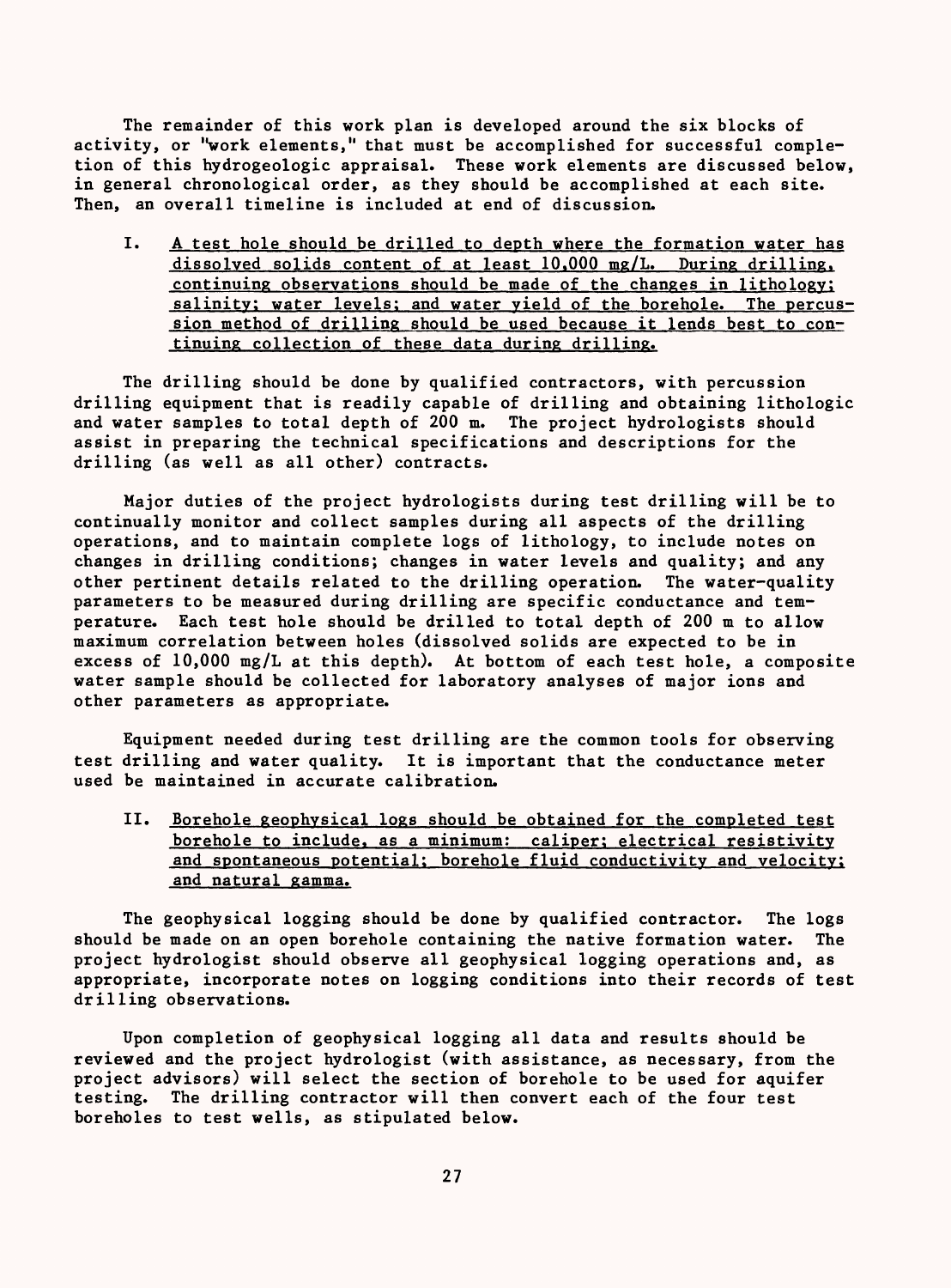III. The test borehole should be converted to use as an aquifer and recharge-recoverv test well for the upper part of the Umm er Radhuma aquifer bv (a) grouting the bottom part of the borehole with cement to seal off to a depth where the salinity does not exceed a maximum of  $4,000-6,000$  mg/L, and (b) sealing off the Rus aquifer by installing casing to the Rus-Umm er Radhuma Formations contact. A minimum of 5 m thickness is suggested for the aquifer test-injection zone, if possible to achieve without exceeding a residual dissolved solids content of  $4,000-6,000$  mg/L in the Umm er Radhuma aquifer.

Major duties of the project hydrologists during this period are to observe construction and ensure that the selected section of borehole is isolated as the test-injection zone.

# IV. Four piezometers should be installed at each site--three to monitor the Umm er Radhuma aquifer only, and one to monitor the Rus aquifer only.

The project hydrologists should select spacing and depth of these piezometers, based on results of drilling and geophysical logging, and observe their construction to ensure its being done properly.

The three Umm er Radhuma piezometers at each site should (1) have the Rus aquifer sealed off by installation of casing to the Rus-Umm er Radhuma Formations contact, and (2) be open to the upper 5 m of the Umm er Radhuma aquifer. Radial spacing of the three piezometers at each site is suggested as about 30, 100, and 300 m from the test injection well.

The single Rus aquifer piezometer at each site should be open to most of the saturated thickness of the Rus, but should not penetrate below the top of the aquitard that separates the Rus aquifer from the Umm er Radhuma aquifer. The Rus aqifer piezometer should be a radial distance of 30 m, or less, from the test-injection well, but should be on the opposite side from the closest Umm er Radhuma well.

V. Pumping tests of estimated 1-week duration should be made to determine the transmissivity and storage coefficients of the Umm er Radhuma aquifer, and to investigate the nature of hydraulic connection between the Rus and Umm er Radhuma aquifers.

Responsibility of the project hydrologists during aquifer tests is to coordinate all data collection, as well as to personally collect data. The test-injection well at each site should be pumped at a constant rate for a 7-day period; and water level changes should be recorded for the pumped well and the four piezometers. The pumped rate should be a minimum of  $10-15$  L/s, though considerably higher rates are suggested if possible. Water level changes should be collected from continuous recorders installed on, as a minimum, the Rus aquifer and the nearest Umm er Radhuma aquifer piezometer at each site.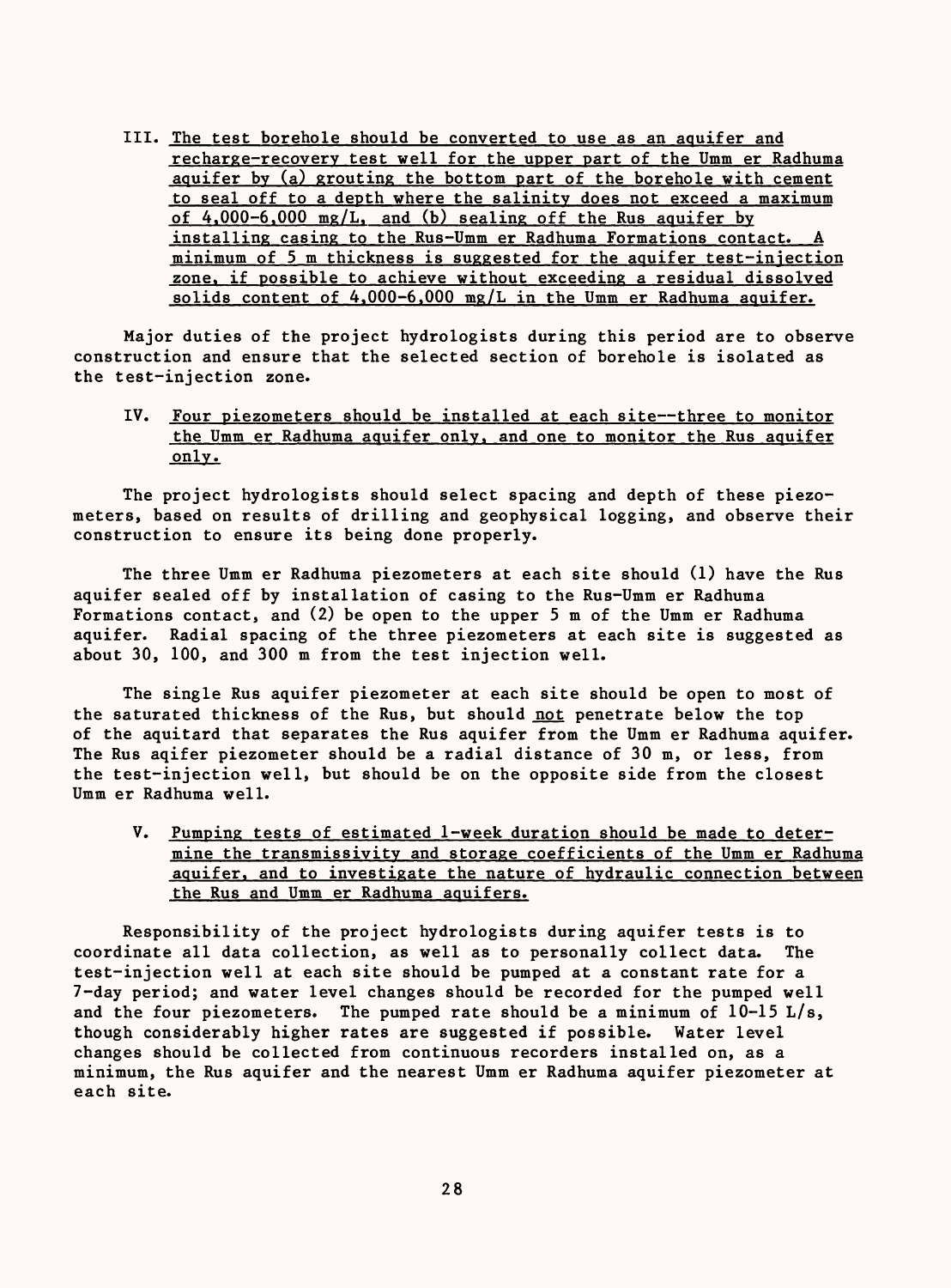These recorder records should also have been maintained for at least a week prior to beginning a test. At end of pumping, water-level recoveries should be measured in all wells until equilibrium under non-pumping conditions is approached.

The project hydrologists should analyze all drawdown and recovery water-level data from the aquifer tests in consultation with the project advisors. In analysis, it is particularly important to obtain (1) representative values for transmissivity of the injection zone in the Umm er Radhuma, and (2) an indication of the degree of hydraulic connection between the Rus and Umm er Radhuma aquifers. For these reasons it is very important that casing be properly seated (in the test well and Umm er Radhuma piezometers) so that interaquifer pressure transmission does not occur through improperly sealed boreholes.

Quality of ground water should be monitored throughout the aquifer test(s). This may consist of collecting water samples for laboratory analyses of major ions at beginning and end of the test, and monitoring of specific conductance during the test. Disposal of water pumped during aquifer tests may be a problem, because there will likely be no surface drainage available to convey water from the test site. Portable discharge pipe should be used to convey water as far as practical away from the site, where it will probably accumulate in a shallow depression and begin seeping back into the Rus aquifer. This factor should be considered in analyses of test data, because it could result in rise of water levels in the Rus aquifer during aquifer testing.

Equipment needed during aquifer tests are those standard tools for measuring water levels and field quality of ground water. Water levels should be measured by use of a wetted, steel tape rather than electric tape, and (as discussed above) continuous water level recorders should be installed on at least two of the piezometers. The project hydrologists will need assistance of several additional personnel during aquifer tests in order to continually man the site and collect data over a week-long period.

VI. A series of recharge-recovery cycle experiments should be made for an estimated total period of 90 days at each site. For planning purposes it is suggested that each cycle be about 2 weeks in length (about 1 week of injection followed by withdrawal until the appropriate level of dissolved solids concentration is reached). This would allow collecting data over a total of six complete recharge-recoverv cycles at each site.

Responsibility of the project hydrologists during recharge-recovery experiments is to coordinate all data collection as well as to personally collect data. The experiments at each site are estimated to require 90 days, and data collection will be similar to that for the conventional aquifer tests. Thus the same types and numbers of equipment and additional personnel are needed, as for the aquifer tests.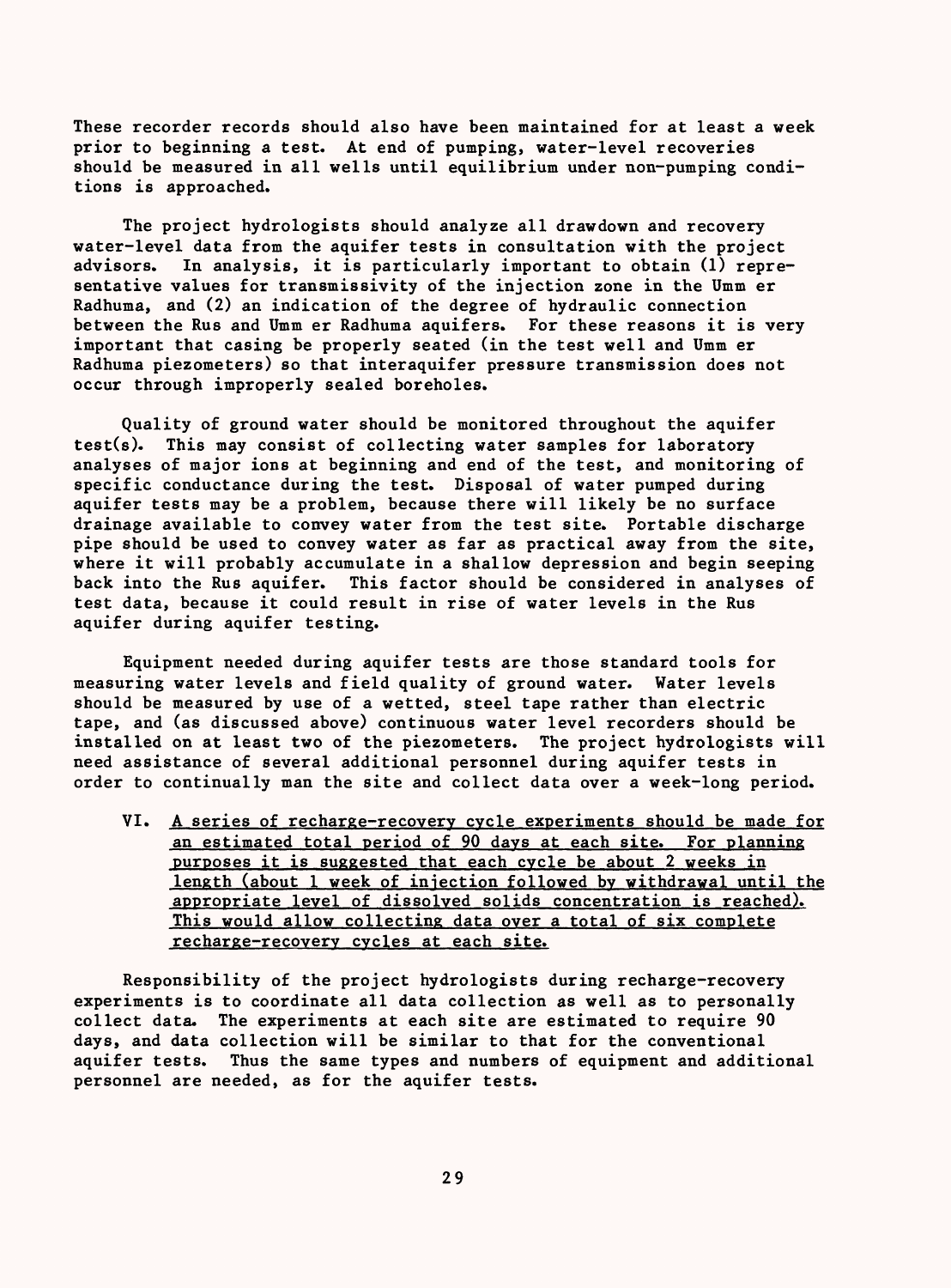The recharge-recovery experiments will involve injection of fresh water, with attendant monitoring of water levels in the injection well (and in all piezometers)--followed immediately by withdrawal, with attendant monitoring of head changes and water quality until dissolved solids concentration of the recovered water reaches an arbitrary limit of 1,000 mg/L. The recovery efficiency for the completed cycle may then be computed, and subsequent cycles are then conducted.

The purpose of these recharge-recovery experiments is to obtain understanding of the recharge efficiency (or range of values for recharge efficiency) that may be achieved with the Umm er Radhuma aquifer in northern Qatar. There are no rigidly established procedures for conducting these field tests. The following recommendations derive from a combination of results of investigation in central and south Florida and the author's observation of hydrogeologic conditions in northern Qatar:

The source of water for the injection experiments will be from wells in the Rus aquifer, either existing wells in one of the Government well fields, or new wells drilled specifically as a source of water for the experiments. The Rus aquifer source should be capable of maintaining a minimum injection rate of 5 L/s, though higher rates are recommended if available from the Rus at each site. (NOTE: Assuming availability of injection water, it is recommended that injection rates not cause more than 10 m of head buildup in the injection well).

Six complete recharge-recovery cycles are suggested for the first experiment site. For the first cycle, water should be injected for about 1 week and then recovered at the same rate until the dissolved solids concentration reaches 1,000 mg/L. Rates and times may then be varied to some degree during the remaining five cycles, at discretion of the project hydrologists and advisors.

Following completion of experiments at the first site, it is important that all project advisors be consulted in analyses of the data and planning of the subsequent experiments. Until that time, however, it is premature to plan the sequence and duration of recharge-recovery experiments at the remaining three sites. It is possible, for example, that results of the first experiment may indicate the need for longer-term experiments at one (or two) of the remaining three sites rather than the 6-cycle 90-day tests that have been used for planning purposes.

The project advisors will again need to be consulted during the final months of the 2-year period of field study (that is, at or near the end of the recharge-recovery experiments). At that time the project hydrologists should have a working draft report of their documentations of all field work results. Then the project hydrologists and advisors will jointly make final conclusions and recommendations.